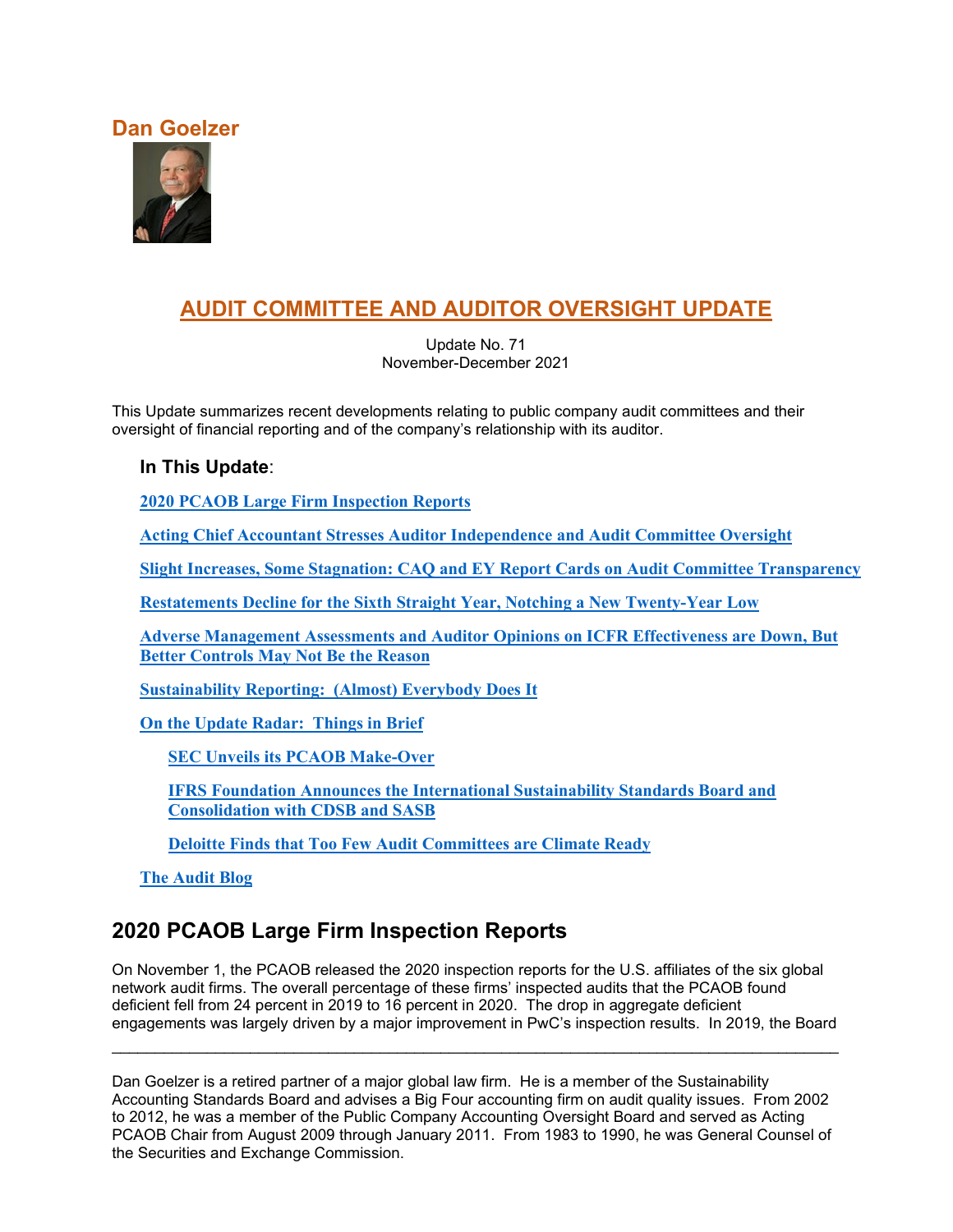found deficiencies in 18 out of 60 (30 percent) of the PwC audits it inspected. In 2020, the Board found only one deficient audit (2 percent) out of 52 engagements inspected – a record low for any Big Six firm. Like PwC, Deloitte's deficiency rate also dropped into the single digits at 4 percent. In contrast, the Board found deficiencies in over half of inspected BDO engagements, up from 42 percent last year.

This item presents a summary and analysis of the 2020 inspection reports. As discussed in the Comments section below, the 2020 reports suggest five observations:

- Overall, large firm audit quality appears to have improved modestly in 2020.
- Changes in the inspection process do not appear to have significantly impacted deficiency findings.
- There are pronounced differences between the inspection results of the six large firms.
- ICFR audit deficiencies seem to be leveling off.
- Assumptions underlying estimates and use of information provided by the entity are stumbling blocks in financial statement audits.

#### 2020 Inspection Cycle Report Synopses

Part I.A of a firm's inspection report describes audit deficiencies of such significance that it appeared to the PCAOB that the firm had not obtained sufficient appropriate audit evidence to support its opinion on the financial statements and/or internal control over financial reporting (ICFR) of the issuer (i.e., the public company under audit) at the time the opinion was released. Part I.B of an inspection report describes instances of non-compliance with PCAOB standards or rules that do not relate directly to the sufficiency or appropriateness of the evidence supporting the firm's opinions.

Below is an overview of Part I.A and Part I.B the 2020 inspection reports for the six U.S. affiliates of the global network firms:

- [BDO USA, LLP.](https://pcaob-assets.azureedge.net/pcaob-dev/docs/default-source/inspections/reports/documents/104-2021-149-bdo.pdf?sfvrsn=9b07f1e_4) The PCAOB reviewed 24 BDO issuer audits, 17 of which were integrated audits of both the financial statements and ICFR. In 13 of the 24 audits (54 percent), the PCAOB staff identified deficiencies of such significance that it appeared that the firm had not obtained sufficient appropriate audit evidence to support its opinion. This compares to BDO's 42 percent deficiency rate in 2019. Seven of the 13 engagements in Part I.A included deficiencies related to both the audit of the financial statements and of ICFR; four included only a financial statement audit deficiency; and two included only an ICFR audit deficiency. The PCAOB described 61 deficiencies, associated with 64 auditing standard violations, in the 13 engagements in Part I.A. In Part I.B of the inspection report, the PCAOB identified 16 instances of noncompliance with PCAOB standards or rules that did not relate directly to the evidence the firm obtained to support its opinion.
- [Deloitte & Touche LLP.](https://pcaob-assets.azureedge.net/pcaob-dev/docs/default-source/inspections/reports/documents/104-2021-150-dt.pdf?sfvrsn=639fc6fe_4) The PCAOB reviewed 53 Deloitte issuer audits, 50 of which were integrated audits of both the financial statements and ICFR. In two of the 53 audits (4 percent), the PCAOB staff identified deficiencies of such significance that it appeared that the firm had not obtained sufficient appropriate audit evidence to support its opinion. This compares to D&T's 10 percent deficiency rate in 2019. One of the two engagements in Part I.A included deficiencies related to both the audit of the financial statements and of ICFR; one included only a financial statement audit deficiency. The PCAOB described nine deficiencies, associated with ten auditing standard violations, in the two engagements in Part I.A. In Part I.B of the inspection report, the PCAOB identified 19 instances of noncompliance with PCAOB standards or rules that did not relate directly to the evidence the firm obtained to support its opinion.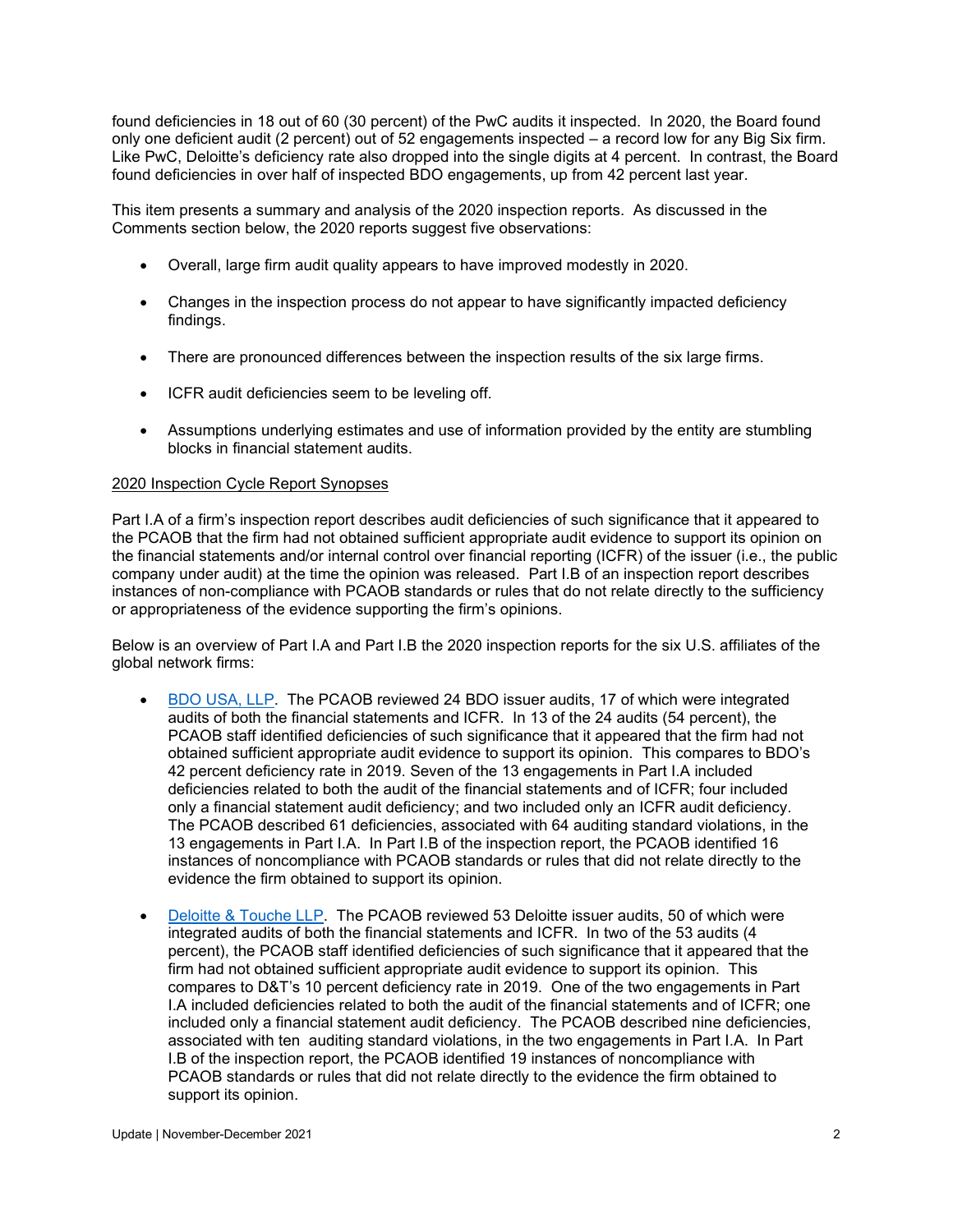- [Ernst & Young LLP.](https://pcaob-assets.azureedge.net/pcaob-dev/docs/default-source/inspections/reports/documents/104-2021-151-ey.pdf?sfvrsn=2c8cadd5_4) The PCAOB reviewed 52 EY issuer audits, 47 of which were integrated audits of both the financial statements and ICFR. In eight of the 52 audits (15 percent), the PCAOB staff identified deficiencies of such significance that it appeared that the firm had not obtained sufficient appropriate audit evidence to support its opinion. This compares to EY's 18 percent deficiency rate in 2019. Four of the eight engagements in Part I.A included deficiencies related to both the audit of the financial statements and of ICFR; four included only a financial statement audit deficiency. The PCAOB described 18 deficiencies, associated with 21 auditing standard violations, in the eight engagements in Part I.A. In Part I.B of the inspection report, the PCAOB identified two instances of non-compliance with PCAOB standards or rules that did not relate directly to the evidence the firm obtained to support its opinion.
- [Grant Thornton LLP.](https://pcaob-assets.azureedge.net/pcaob-dev/docs/default-source/inspections/reports/documents/104-2021-152-gt.pdf?sfvrsn=de8e57b9_4) The PCAOB reviewed 29 Grant issuer audits, 27 of which were integrated audits of both the financial statements and ICFR. In five of the 29 audits (17 percent), the PCAOB staff identified deficiencies of such significance that it appeared that the firm had not obtained sufficient appropriate audit evidence to support its opinion. This compares to Grant's 23 percent deficiency rate in 2019. All five of the engagements in Part I.A included deficiencies related to both the audit of the financial statements and of ICFR. The PCAOB described 23 deficiencies, associated with 27 auditing standard violations, in the five engagements in Part I.A. In Part I.B of the inspection report, the PCAOB identified three instances of noncompliance with PCAOB standards or rules that did not relate directly to the evidence the firm obtained to support its opinion.
- [KPMG LLP.](https://pcaob-assets.azureedge.net/pcaob-dev/docs/default-source/inspections/reports/documents/104-2021-153-kpmg.pdf?sfvrsn=4a2b8d8a_4) The PCAOB reviewed 53 KPMG issuer audits, 47 of which were integrated audits of both the financial statements and ICFR. In 14 of the 53 audits (26 percent), the PCAOB staff identified deficiencies of such significance that it appeared that the firm had not obtained sufficient appropriate audit evidence to support its opinion. This compares to KPMG's 29 percent deficiency rate in 2019. Nine of the 14 engagements in Part I.A included deficiencies related to both the audit of the financial statements and of ICFR; one included only a financial statement audit deficiency; and four included only an ICFR audit deficiency. The PCAOB described 50 deficiencies, associated with 57 auditing standard violations, in the 14 engagements in Part I.A. In Part I.B of the inspection report, the PCAOB identified 6 instances of noncompliance with PCAOB standards or rules that did not relate directly to the evidence the firm obtained to support its opinion.
- [PricewaterhouseCoopers LLP.](https://pcaob-assets.azureedge.net/pcaob-dev/docs/default-source/inspections/reports/documents/104-2021-154-pwc.pdf?sfvrsn=3dc09bf6_2) The PCAOB reviewed 52 PwC issuer audits, 50 of which were integrated audits of both the financial statements and ICFR. In one of the 52 audits (2 percent), the PCAOB staff identified deficiencies of such significance that it appeared that the firm had not obtained sufficient appropriate audit evidence to support its opinion. This compares to PwC's 30 percent deficiency rate in 2019. The engagement in Part I.A included deficiencies related to both the audit of the financial statements and of ICFR. The PCAOB described five deficiencies, associated with six auditing standard violations, in the engagement in Part I.A. In Part I.B of the inspection report, the PCAOB identified 18 instances of noncompliance with PCAOB standards or rules that did not relate directly to the evidence the firm obtained to support its opinion.

#### Comparisons of Firm Performance

The table below summarizes the results of the 2020 inspections of the six firms. A similar table, which appeared in [2019 PCAOB Large Firm Inspection Reports,](https://www.auditupdate.com/post/2019-pcaob-large-firm-inspection-reports) [January-February 2021 Update,](https://b65438bf-9321-45db-8f57-d57780f6c776.filesusr.com/ugd/6ebb47_b87457cf2a6848e8aff37716281e8778.pdf) showing results of the 2019 inspections, follows the 2020 table.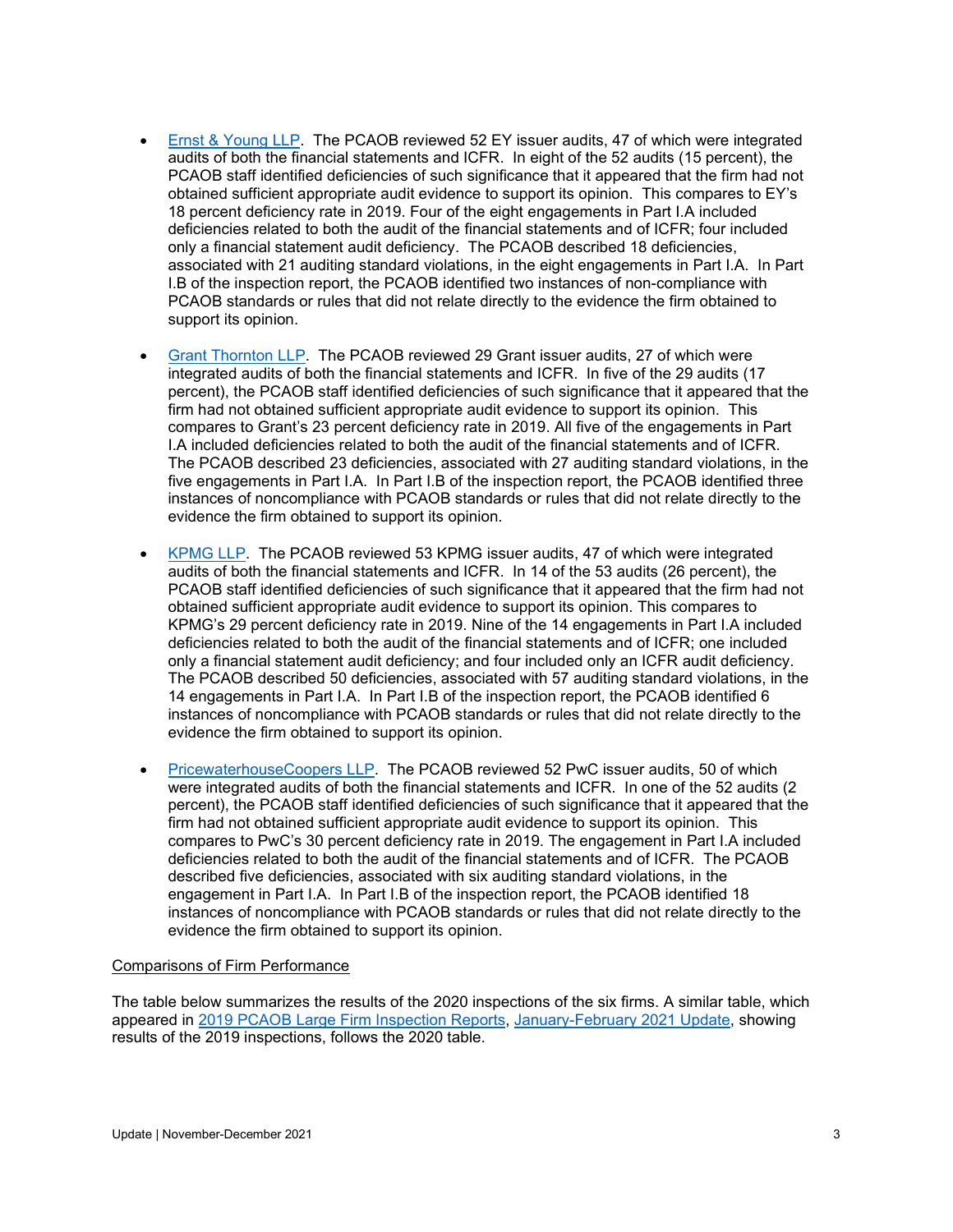#### 2020 INSPECTIONS OF U.S. AFFILIATE OF GLOBAL NETWORKS (All reports are dated September 30, 2021, and were released on November 1, 2021

| Firm                             | Engagements<br>Inspected | Deficient Engagements<br>Described in Part I.A | Percentage of Inspected<br><b>Engagements with Deficiencies</b> |
|----------------------------------|--------------------------|------------------------------------------------|-----------------------------------------------------------------|
| <b>BDO</b>                       | 24                       | 13                                             | 54%                                                             |
| Deloitte & Touche                | 53                       | 2                                              | 4%                                                              |
| Ernst & Young                    | 52                       | 8                                              | 15%                                                             |
| <b>Grant Thornton</b>            | 29                       | 5                                              | 17%                                                             |
| <b>KPMG</b>                      | 53                       | 14                                             | 26%                                                             |
| <b>PwC</b>                       | 52                       | 1                                              | 2%                                                              |
| 2020 Global Network Firm Totals  | 263                      | 43                                             |                                                                 |
| 2020 Global Network Firm Average | 44                       | 7                                              | 16%                                                             |
|                                  |                          |                                                |                                                                 |

#### 2019 INSPECTIONS OF U.S. AFFILIATE OF GLOBAL NETWORKS (All reports are dated December 17, 2020, and were released on February 2, 2021

| Firm                             | Engagements<br>Inspected | Deficient Engagements<br>Described in Part I.A | Percentage of Inspected<br><b>Engagements with Deficiencies</b> |
|----------------------------------|--------------------------|------------------------------------------------|-----------------------------------------------------------------|
| <b>BDO</b>                       | 26                       | 11                                             | 42%                                                             |
| Deloitte & Touche                | 58                       | 6                                              | 10%                                                             |
| Ernst & Young                    | 60                       | 11                                             | 18%                                                             |
| <b>Grant Thornton</b>            | 31                       | 7                                              | 23%                                                             |
| <b>KPMG</b>                      | 58                       | 17                                             | 29%                                                             |
| <b>PwC</b>                       | 60                       | 18                                             | 30%                                                             |
| 2019 Global Network Firm Totals  | 293                      | 70                                             |                                                                 |
| 2019 Global Network Firm Average | 49                       | 12                                             | 24%                                                             |

The tables above focus on the percentage of inspected engagements found to have at least one audit deficiency. Other indicators of the relative performance of the six firms are the number individual audit deficiencies in each report and the number of auditing standards violations associated with those deficiencies. These metrics differ from the percentage-of-deficient engagements measure because an engagement included in Part I.A may involve more than one deficiency and a deficiency may be associated with a violation of more than one auditing standard. The following table compares the performance of the six firms based on the number of audit deficiencies in each inspection report and the number of auditing standards associated with those deficiencies.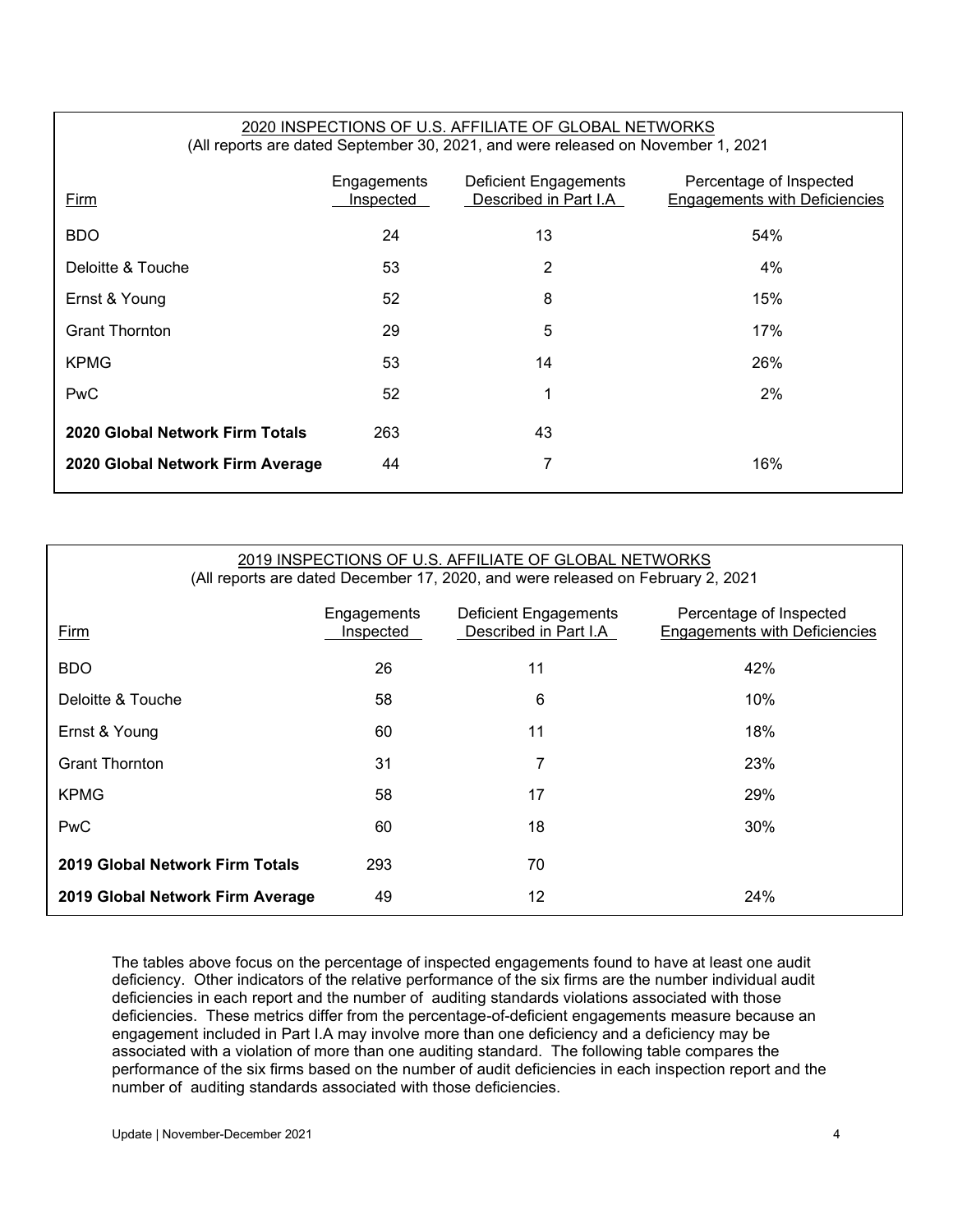### DEFICIENCIES AND ASSOICATED AUDITING STANDARD IN SIX FIRM 2020 INSPECTION REPORTS

| Firm                            | Engagements<br>Inspected | Deficient<br>Engagements | Total<br>Deficiencies | <b>Standards</b><br>Referenced |      | Average Per Inspected Engagement<br>Deficiencies Standards Referenced |
|---------------------------------|--------------------------|--------------------------|-----------------------|--------------------------------|------|-----------------------------------------------------------------------|
| <b>BDO</b>                      | 24                       | 13                       | 61                    | 64                             | 2.54 | 2.67                                                                  |
| Deloitte & Touche               | 53                       | 2                        | 9                     | 10                             | 0.17 | 0.19                                                                  |
| Ernst & Young                   | 52                       | 8                        | 18                    | 21                             | 0.35 | 0.40                                                                  |
| <b>Grant Thornton</b>           | 29                       | 5                        | 23                    | 27                             | 0.79 | 0.93                                                                  |
| <b>KPMG</b>                     | 53                       | 14                       | 50                    | 57                             | 0.94 | 1.08                                                                  |
| <b>PwC</b>                      | 52                       | ◢                        | 5                     | 6                              | 0.10 | 0.12                                                                  |
| 2020 Global Net Firm Totals     | 263                      | 43                       | 166                   | 185                            |      |                                                                       |
| 2020 Global Net Firm Average 44 |                          | 7                        | 28                    | 31                             | 0.64 | 0.70                                                                  |

Aggregate Deficiency Data

The auditing standards most frequently cited as the basis for audit deficiencies in Part I.A of the 2020 inspection reports of the six firms are listed in the table below. The table also shows the percentage of all deficiencies in the six reports that were based on each auditing standard. The same auditing standard may have been cited more than once in an engagement described in Part I.A if the inspectors found more than one deficiency based on that standard.

#### AUDITING STANDARDS REFERENCED IN SIX FIRM PART I DEFICIENCY FINDINGS

| <b>PCAOB Auditing Standard</b>                                                                                                 | Number of Times Standard<br>Cited as Deficiency Basis | Percentage of Total<br>Deficiencies Citing Standard |
|--------------------------------------------------------------------------------------------------------------------------------|-------------------------------------------------------|-----------------------------------------------------|
| AS 2201, An Audit of Internal Control Over Financial Reporting That is<br>Integrated with An Audit of the Financial Statements | 91                                                    | 49.2%                                               |
| AS 2301, The Auditor's Response to the Risks of Material Misstatement                                                          | 27                                                    | 14.6%                                               |
| AS 1105, Audit Evidence                                                                                                        | 18                                                    | $9.7\%$                                             |
| AS 2315, Audit Sampling                                                                                                        | 17                                                    | $9.2\%$                                             |
| AS 2502, Auditing Fair Value Measurements and Disclosures                                                                      | 9                                                     | 4.9%                                                |
| AS 2501, Auditing Accounting Estimates                                                                                         | 8                                                     | 4.3%                                                |
| AS 2810, Evaluating Audit Results                                                                                              | 6                                                     | 3.2%                                                |
| AS 2305, Substantive Analytical Procedures                                                                                     | 4                                                     | 2.2%                                                |
| S 2310, The Confirmation Process                                                                                               | 3                                                     | 1.6%                                                |
| AS 2101, Audit Planning                                                                                                        | 1                                                     | .5%                                                 |
| AS 2503, Auditing Derivative Instruments, Hedging Activities, and<br><b>Investments in Securities</b>                          | 1                                                     | .5%                                                 |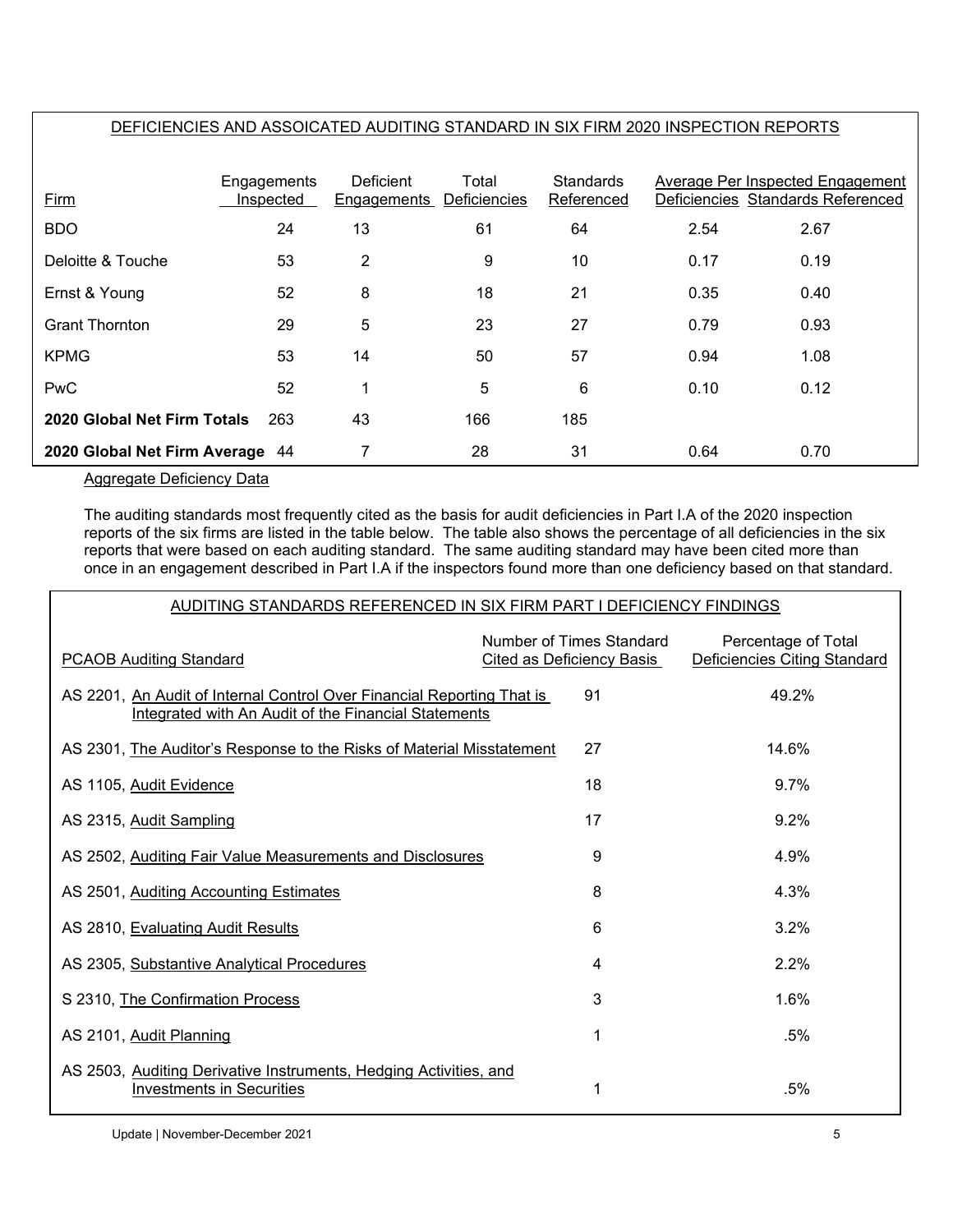In each inspection report, the PCAOB lists the most frequently identified audit deficiencies, divided between the most frequent deficiencies in financial statement (FS) audits and the most frequent deficiencies in ICFR audits. The table below aggregates these frequent deficiencies lists for the six firms. The table also indicates what percentage of the engagements in Part I of the six reports included these deficiencies. Only deficiencies that were identified more than once are included.

#### MOST FREQUENTLY IDENTIFIED AUDIT DEFICIENCIES IN 2020 SIX FIRM INPSECTION REPORTS

|                                                                                                                                                               | Number of Times              |                   |                                   |
|---------------------------------------------------------------------------------------------------------------------------------------------------------------|------------------------------|-------------------|-----------------------------------|
| Deficiency Description                                                                                                                                        | Deficiency<br>Was Identified | Audit<br>Affected | Percentage of<br>All Deficiencies |
| Did not perform sufficient testing of the design and/or operating<br>effectiveness of controls selected for testing.                                          | 24                           | <b>ICFR</b>       | 21.8%                             |
| Did not perform substantive procedures to obtain sufficient<br>evidence as a result of overreliance on controls (due to<br>deficiencies in testing controls). | 18                           | <b>FS</b>         | 16.4%                             |
| Did not identify and/or sufficiently test controls over accuracy and<br>completeness of data and reports issuer used in the operation<br>of controls.         | 15                           | <b>ICFR</b>       | 13.6%                             |
| Did not sufficiently evaluate significant assumptions or data that<br>the issuer used in developing an estimate.                                              | 12                           | <b>FS</b>         | 10.9%                             |
| Did not identify and test any controls that addressed the risks<br>related to a significant account or relevant assertion.                                    | 12                           | <b>ICFR</b>       | 10.9%                             |
| Did not perform sufficient testing of the accuracy and completeness<br>of data and or reports used in the firm's substantive testing.                         | 8                            | <b>FS</b>         | 7.3%                              |
| Did not perform sufficient testing related to an account or significant<br>portion of an account or to address an identified risk.                            | 4                            | <b>FS</b>         | 3.6%                              |
| Did not perform sufficient, appropriate analytical procedures when<br>analytical procedures were intended to provide substantive evidence.                    | 4                            | <b>FS</b>         | 3.6%                              |
| Did not sufficiently evaluate the appropriateness of the issuer's<br>accounting method or disclosure for one or more transactions or accounts.                | 4                            | <b>FS</b>         | 3.6%                              |
| Did no perform sufficient, appropriate analytical procedures when<br>Analytical procedures were intended to provide substantive evidence.                     | 3                            | <b>FS</b>         | 2.7%                              |
| Did not appropriately evaluate control deficiencies.                                                                                                          | $\overline{2}$               | <b>ICFR</b>       | 1.8%                              |

The PCAOB also lists the financial statement accounts or audit areas most frequently cited in the Part I.A deficiencies in that report. For the six firms, on an aggregate basis, these areas were:

- Revenue and related accounts 24 deficiencies
- Business combinations 5 deficiencies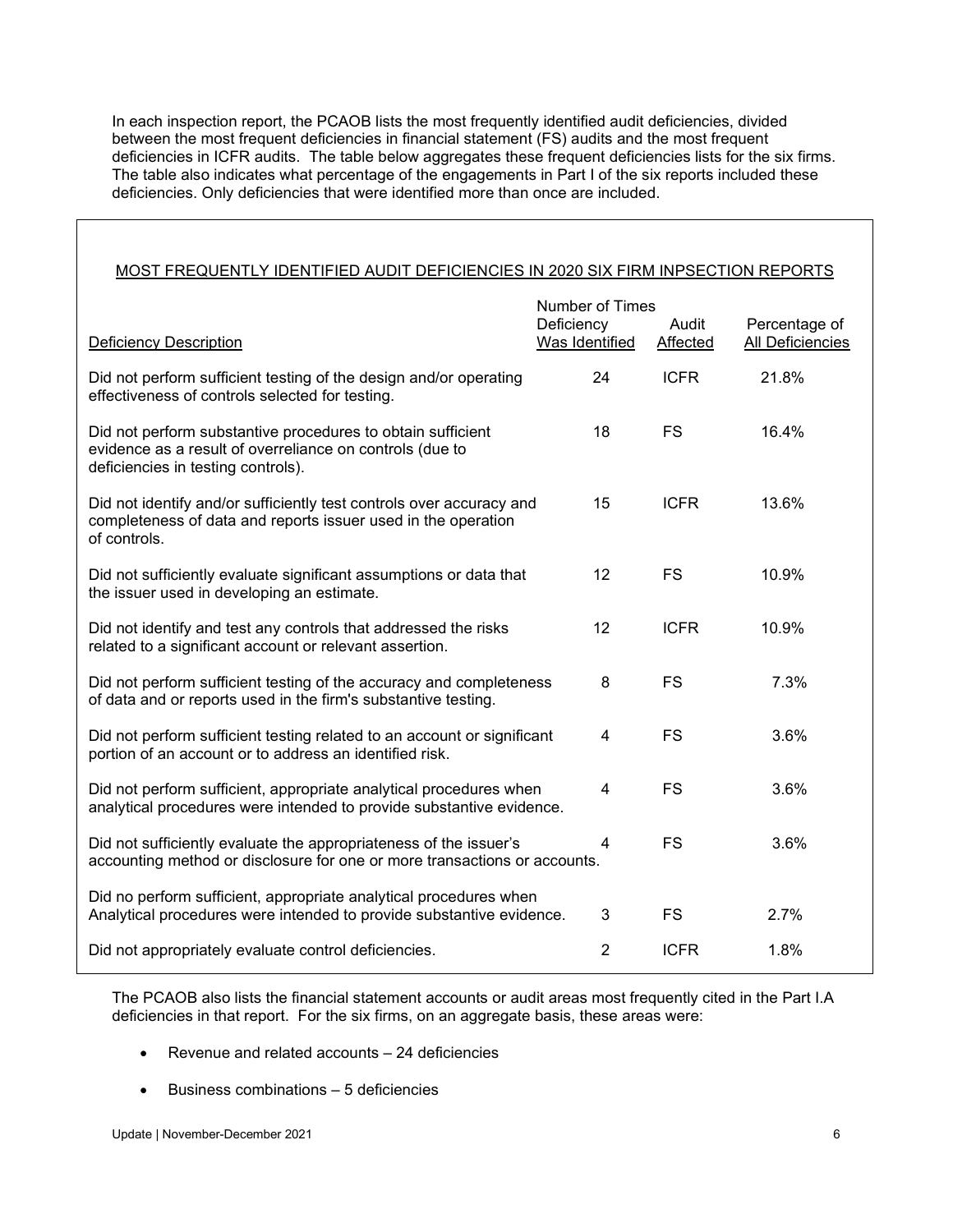- Investment securities 4 deficiencies
- $\bullet$  Inventory 4 deficiencies
- Allowance for loan losses 3 deficiencies
- Expenses 2 deficiencies
- Income taxes 2 deficiencies
- Goodwill and intangibles 2 deficiencies

#### Part I.B Deficiencies

As noted above, Part I.B of an inspection report describes auditing standard or PCAOB rule violations discovered in the inspection that did not directly affect the auditor's opinion. It appears that the PCAOB does not review all inspected engagements for every type of Part I.B deficiency. Therefore, the number of Part I.B violations in a firm's inspection report is not directly comparable to the number in other firms' reports or to the number reported in prior years.

In 2020, the PCAOB found an aggregate of 64 such violations (based on a review of 431 engagements). These violations related to:

- AS 3101, The Auditor's Report on an Audit of Financial Statements When the Auditor Expresses an Unqualified Opinion (requiring the auditor to perform procedures to identify critical audit matters (CAMs) and to discuss CAMs in the auditor's report) – 25 violations (out of 134 engagements reviewed).
- AS 1301, Communications with Audit Committees (requiring the auditor to communicate certain matters to the audit committee) – 13 violations (out of 73 engagements reviewed).
- Rule 3211, Auditor Reporting of Certain Audit Participants (requiring the auditor to file Form AP with the PCAOB for each public company audit, identifying, among other things, other audit firms that participated in the engagements and disclosing certain information concerning participating firms) – 11 violations (out of 54 engagements reviewed).
- AS 1215, Audit Documentation (requiring the auditor to assemble a final set of work papers) 8 violations (out of 129 engagements reviewed).
- AS 2201, An Audit of Internal Control Over Financial Reporting That Is Integrated with An Audit of Financial Statements (requiring the auditor to communicate ICFR deficiencies to the audit committee and requiring the auditor's report on ICFR audit to include certain language and disclosures) – 5 violations (out of 17 engagements reviewed).
- Rule 3524, Audit Committee Pre-approval of Certain Tax Services (requiring the auditor to describe in writing to the audit committee certain information concerning permissible tax services and to document the substance of related discussion with the audit committee) -- 2 violations (out of 24 engagements reviewed).

Comments: In its inspection reports, the PCAOB cautions that its "inspection results are not necessarily comparable over time or among firms." Accordingly, drawing reliable conclusions about firm or professionwide trends in audit quality from inspections reports is problematic. While that caveat should be kept in mind, below are five observations that seem to emerge from the 2020 reports.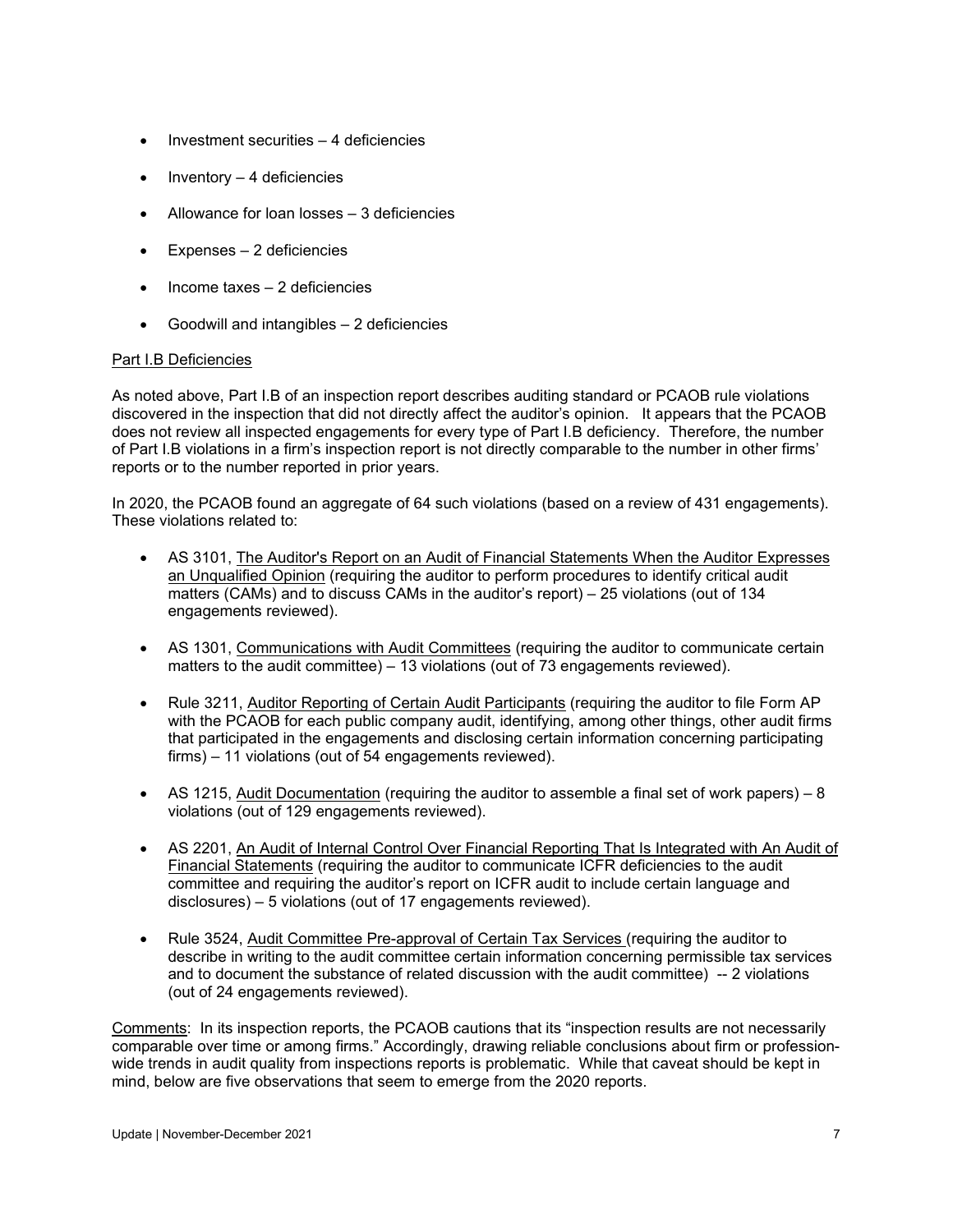1. Overall, large firm audit quality appears to have improved modestly in 2020. As measured by these PCAOB inspection findings, audit quality seems, at first glance, to have improved significantly, compared to last year. For the six global network firm affiliates as a group, the overall deficient engagement rate fell by one-third -- from 24 percent of inspected engagements in 2019 to 16 percent in 2020. For the Big Four, the deficient engagement rate declined from 25 percent in 2018 and 22 percent in 2019 to 12 percent of all inspected engagements in 2020.

These headline numbers are, however, a bit misleading. As noted earlier, PwC's deficient engagement rate fell from a 30 percent (18 engagements) in 2019 to a record-setting low of 2 percent (one engagement) in 2020. Most of the performance improvement for the six firms as a group was the result of PwC's turnaround. However, even acknowledging the impact of the PwC results, the 2020 reports seem to reflect an ongoing trend of audit quality improvement. Five of the six firms had lower deficient engagement rates in 2020 than in 2019. (The exception was BDO; its deficient engagement rate rose from 42 percent in 2019 to 54 percent in 2020.) Like PwC, Deloitte's deficient engagement rate dropped into the single digits at 4 percent, continuing that firm's multi-year record of declining deficiencies.

2. Changes in the inspection process do not appear to have significantly impacted deficiency findings. It is of course possible that what is changing is the inspection program, not the performance of the inspected firms. There is no concrete evidence that this is the case. Two inspection-process factors may however have played some role in the improvement in aggregate firm deficiency rates.

First, as discussed in last year's inspection summary (see [2019 Large Firm Inspection Reports,](https://www.auditupdate.com/post/2019-pcaob-large-firm-inspection-reports) [January-February 2021 Update\)](https://b65438bf-9321-45db-8f57-d57780f6c776.filesusr.com/ugd/6ebb47_b87457cf2a6848e8aff37716281e8778.pdf), during the last several years the PCAOB has increased the percentage of inspected engagements selected for inspection at random, rather than based on risk. In 2018, 18.7 percent of inspection selections were random. In 2019, that figure grew to 23.7 percent. In 2020, 24.7 percent were random selections, slightly more than in 2019. The PCAOB argues that random selection is desirable because it makes it harder for firms to predict which audits will be reviewed. At the same time, deficiencies are presumably less likely to be found in engagements selected at random than in those selected based on an assessment of the engagement's inherent difficulty or risk.

Second, due to Covid, the 2020 inspections were conducted remotely, rather than by in-person visits to firm offices and meetings with engagement team members. Further, the PCAOB has stated that in 2020 it adjusted its "inspection approach to consider the impact of COVID-19 on the audits to public companies." See [Spotlight: Staff Update and Preview of 2020 Inspection](https://pcaob-assets.azureedge.net/pcaob-dev/docs/default-source/documents/staff-preview-2020-inspection-observations-spotlight.pdf?sfvrsn=10819041_4)  [Observations.](https://pcaob-assets.azureedge.net/pcaob-dev/docs/default-source/documents/staff-preview-2020-inspection-observations-spotlight.pdf?sfvrsn=10819041_4) While these steps were certainly appropriate, it is possible that remote inspection procedures and a focus on how firms dealt with the pandemic caused inspectors to be less likely to turn up audit deficiencies that would have been detected in traditional inspections.

3. There are pronounced differences between the inspection results of the six large firms. In 2019, the gap between the global network firm with the lowest deficient engagement percentage (D&T) and the firm with the highest (BDO) was 32 percent. In 2020, that gap rose to 52 percent (2 percent for PwC versus 54 percent for BDO).

There are also stark distinctions between the inspection results for these six firms based on the numbers of deficiencies and auditing standards violations cited in Part I.A of each report. On average, the inspectors found 0.64 deficiencies and referenced 0.70 auditing standards in each engagement they inspected in 2020. However, the averages mask a wide dispersion between firms. In the PwC inspection, five deficiencies with six associated standards violations were found (all in one engagement) out of 52 engagements inspected – an average of 0.10 deficiencies and 0.12 standards per inspected engagement. At Deloitte, 53 inspections found nine deficiencies with ten associated standards (all in two engagement) or 0.17 deficiencies and 0.19 standards per engagement. At the other end of the spectrum, in 24 BDO engagements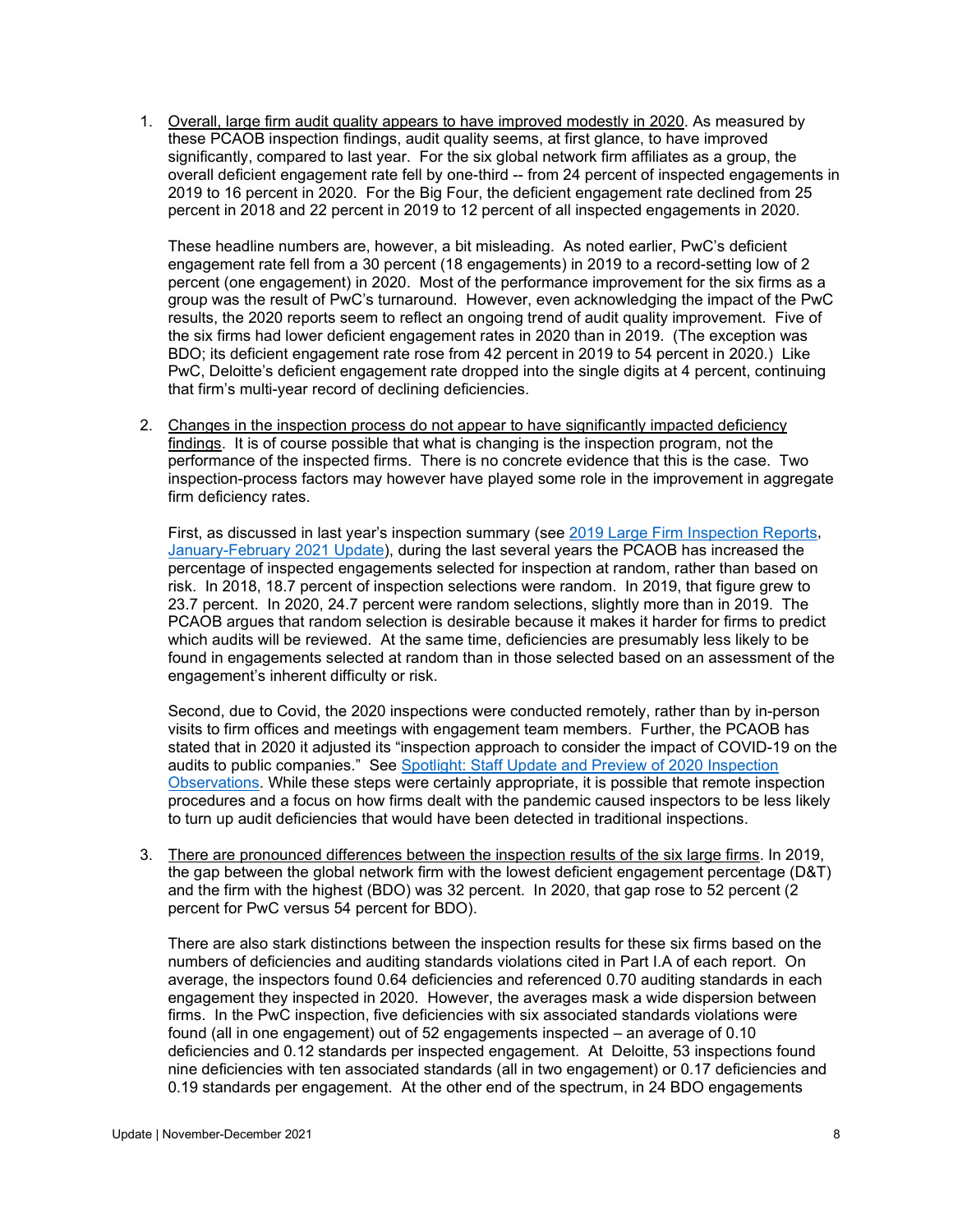inspected, the staff found 61 deficiencies and cited 64 standards, an average of 2.54 deficiencies and 2.67 standards per inspected engagement – 25 times more deficiencies per inspected engagement than at PwC. In between these extremes, EY, Grant, and KPMG had total deficiency rates ranging from 0.94 to 0.35 deficiencies per inspected engagement.

- 4. ICFR audit deficiencies seem to be leveling off. Continuing a decade-long trend, the 2020 inspection results highlight the PCAOB's focus on ICFR auditing, although ICFR audit deficiencies may be starting to plateau. The inspectors found ICFR audit deficiencies in 14 percent of the integrated audits they inspected, down from 23 percent in 2019 and 26 percent in 2018. This year, 77 percent of all audit engagements in Part I.A included an ICFR deficiency. In 2019 and 2018, 81 percent and 89 percent, respectively, of Part I.A engagements included an ICFR deficiency. In 2019, over half (55.3 percent) of the most frequently cited deficiencies affected the ICFR audit. In 2020, frequent deficiencies affecting the ICFR audit fell to 50 percent. It will be interesting to see whether this trend of declining ICFR violations continues in 2021.
- 5. Assumptions underlying estimates and use of information provided by the entity are stumbling blocks in financial statement audits. The PCAOB found violations in the financial statement audit in 14 percent of the engagements it inspected, and 86 percent of engagements in Part I.A included a financial statement audit deficiency. In 2019, the Board found financial statement audit deficiencies in 21 percent of the audits it inspected, and 87 percent of all deficient engagements included at least one financial statement audit deficiency. (Deficiencies in the financial statement audit do not, of course, necessarily mean that the financial statements were misstated.)

The most frequent Part I.A deficiency affecting the financial statement audit was a consequence of deficiencies in control testing: "Did not perform substantive procedures to obtain sufficient evidence as a result of overreliance on controls (due to deficiencies in testing controls)." The second most frequent financial statement audit deficiency was "Did not sufficiently evaluate significant assumptions or data that the issuer used in developing an estimate." Deficiencies related to evaluating assumptions underlying estimates is a perennial audit challenge. This issue topped the 2019 and 2018 lists of financial statement audit deficiencies. The third most frequent financial statement audit deficiency was " Did not perform sufficient testing of the accuracy and completeness of data or reports used in the firm's substantive testing." This presumably refers to auditor use of reports generated by the client's IT system without adequate testing of report accuracy.

\* \* \*

As noted in past years, the audit deficiency description and auditing standard deficiency tables could be used as a checklist for topics audit committees may want to discuss with their auditor to understand how the auditor addressed, or plans to address, the most challenging areas in the company's audit.

## <span id="page-8-0"></span>**Acting Chief Accountant Stresses Auditor Independence and Audit Committee Oversight**

On October 26, SEC Acting Chief Accountant Paul Munter issued a statement urging "all gatekeepers in the financial reporting ecosystem (auditors, management, and their audit committees) to maintain constant vigilance in the faithful implementation of the requirements of [the Sarbanes-Oxley Act (SOX)] by fulfilling their shared responsibilities to continue to produce high quality financial disclosures that are decision-useful to investors and maintain the public trust in our capital markets." See The Importance of [High Quality Independent Audits and Effective Audit Committee Oversight to High Quality Financial](https://www.sec.gov/news/statement/munter-audit-2021-10-26)  [Reporting to Investors.](https://www.sec.gov/news/statement/munter-audit-2021-10-26) Mr. Munter added that "an integral part of the faithful implementation of SOX is for  $* * *$  audit committees to take ownership of their oversight responsibilities with respect to the independent auditor." Further, "[e]ffective oversight by strong, active, knowledgeable and independent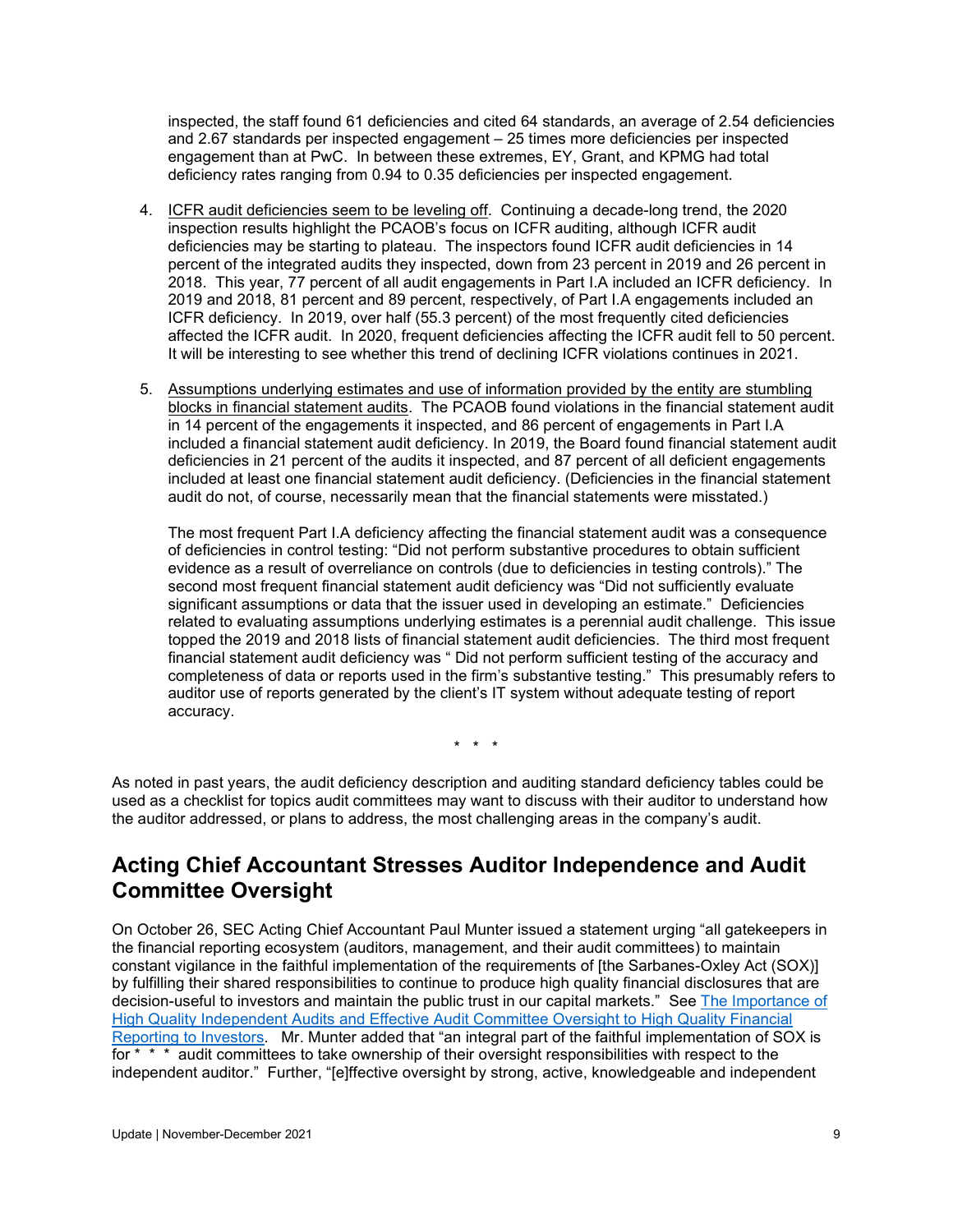audit committees significantly furthers the collective goal of providing high quality, reliable financial information to investors."

The thrust of the statement is the importance of the assurance provided by an independent audit to the credibility of financial reporting. Mr. Munter states that the "independence of the auditor, in both fact and appearance, is foundational to the credibility of the financial statements" and that "compliance with auditor independence rules is a shared responsibility of the issuer, its audit committee, and the auditor. As to the specifics of the audit committee's responsibilities for auditor independence, he outlines two things audit committees should do:

- Consider the sufficiency of the auditor's and the issuer's monitoring processes. This includes monitoring that addresses corporate changes or other events that potentially affect auditor independence. "This is particularly relevant in the current environment as companies seek to access public markets through new and innovative transactions, and audit firms continue to expand business relationships and non-audit services."
- Proactively seek to inform themselves of any potential impact to auditor independence, in fact and appearance, as companies negotiate potential transactions with third parties. "This proactive monitoring requires management, the audit committee, and the independent auditor to each consider the potential effects of the auditor's existing business and service relationships with other companies on the auditor's ability to remain independent of the issuer if a contemplated transaction is consummated."

The Munter statement also includes a broad declaration of the link between audit committee oversight and auditor independence, financial reporting quality, and audit quality:

"An effective audit committee enhances the accountant's independence by, among other things, providing a forum apart from management where the accountants may discuss their concerns. It facilitates communications among the board of directors, management, internal auditors and independent auditors. An effective audit committee also enhances auditor independence from management by exercising its responsibilities in appointing, compensating and overseeing the work of the independent auditors. Because audit committees have financial reporting and audit oversight authority and responsibility, they also are instrumental in setting the tone at the top for the quality of the issuer's financial reporting to investors. In selecting, retaining, and evaluating the independent auditor, the audit committee always should be focused, in the first instance, on audit quality." (footnote omitted)

Comment: One likely motive for the issuance of the statement at this time can be found in Mr. Munter's references to "new and innovative transactions" by which companies access public markets (e.g., SPAC mergers) and to the continued expansion of audit firm "business relationships and non-audit services." Both of these trends increase the potential for the auditor's relationship with a third party to create an unanticipated independence challenge for existing audit clients. These independence challenges can in turn become issues for the audit committee.

The statement is quite explicit that auditors, managements, and audit committees all need to be vigilant in identifying independence threats. Having publicly made this point, SEC Chief Accountant's staff may not be sympathetic when companies find themselves in the position of confronting a potential violation of the Commission's requirement to file an audit report issued by an independent auditor, if the issue could have been anticipated in advance. Audit committees should take seriously Mr. Munter's suggestions that they monitor the auditor's and the company's processes for identifying independence threats and stay "proactively informed" of events and transactions that could impact the auditor's independence.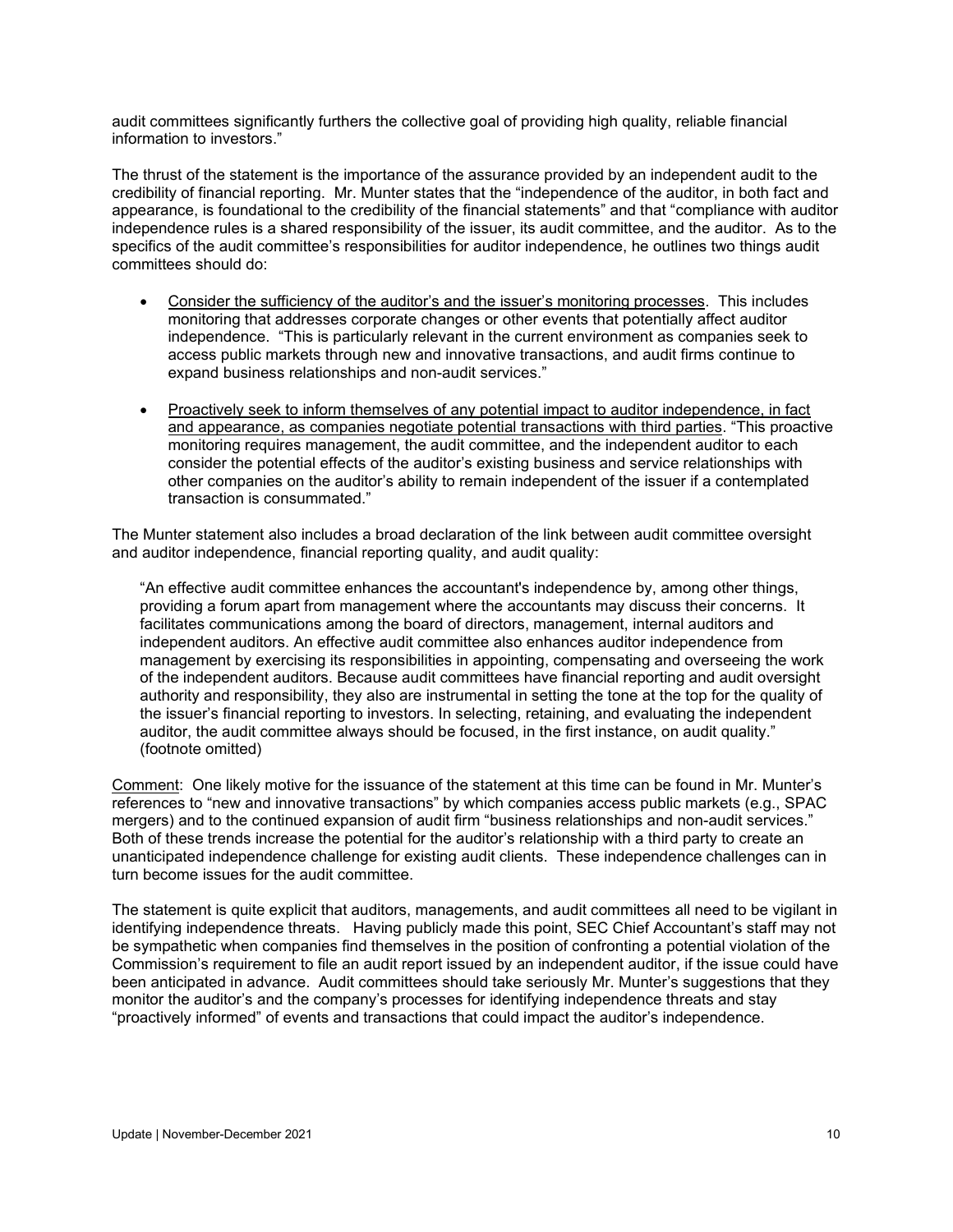## <span id="page-10-0"></span>**Slight Increases, Some Stagnation: CAQ and EY Report Cards on Audit Committee Transparency**

On November 10, the Center for Audit Quality (CAQ) and research firm Audit Analytics released [2021](https://www.thecaq.org/2021-barometer/)  [Audit Committee Transparency Barometer,](https://www.thecaq.org/2021-barometer/) an annual assessment of S&P Composite 1500 proxy statement disclosures related to the work of the audit committee. Several weeks earlier, on October 26, the EY Center for Board Matters (EY Center) published its annual review of Fortune 100 audit committeerelated proxy disclosures, [Audit committee reporting to shareholders in 2021.](https://www.ey.com/en_us/board-matters/audit-committee-reporting-to-shareholders) Together, these reports reflect modest, but steady, increases in voluntary disclosures about the audit committee and its work, continuing a decade-long trend toward more openness. While transparency has increased substantially over the eight years it has published the Barometer, the CAQ summed up this year's report as reflecting "slight increases with some stagnation among disclosures that have been tracked over the years."

One exception to the incremental level of change in 2021 was cybersecurity oversight disclosure, which the CAQ finds has increased by five to seven percent each year since 2016. The CAQ notes that "COVID-19 has changed how we work, with some companies opting to go permanently remote, resulting in an increased dependence on technology. Audit committees have reacted positively by increasing disclosure of how they oversee the company's cybersecurity risks." EY also reports additional disclosure regarding audit committee oversight of risks not directly related to financial reporting, such as cybersecurity and ESG.

### CAQ/AA: 2021 Transparency Barometer

The 2021 report is the CAQ's eighth annual Transparency Barometer. (For a summary of the 2020 Barometer, see [As Transparency Inches Forward, Audit Committees are Disclosing More About Cyber](https://www.auditupdate.com/post/as-transparency-inches-forward-audit-committees-are-disclosing-more-about-cyber-risk-oversight)  [Risk Oversight, But Less About Audit Fees,](https://www.auditupdate.com/post/as-transparency-inches-forward-audit-committees-are-disclosing-more-about-cyber-risk-oversight) [October-November 2020 Update.](https://b65438bf-9321-45db-8f57-d57780f6c776.filesusr.com/ugd/6ebb47_ce978c7c2c5443648801b491ce8b6685.pdf)) The CAQ's report breaks down S&P 1500 disclosures between the S&P 500 large-cap companies, the S&P MidCap 400, and the S&P SmallCap 600. Highlights of the 2021 Transparency Barometer include:

- The highest rates of disclosure related to non-audit services and their potential impact on independence, auditor tenure, criteria considered to evaluate the audit firm, and audit committee involvement in engagement partner selection. For example--
	- $\circ$  Eighty-three percent of the S&P 500 discussed how non-audit services may impact auditor independence. Eighty percent of the S&P MidCap and 76 percent of the SmallCap companies made such disclosure.
	- $\circ$  Half of the S&P 500 stated that the audit committee is involved in engagement partner selection, while 22 percent of MidCaps and 12 percent of SmallCaps made such a statement.
- Topics as to which the CAQ found "moderate" rates of disclosure included engagement partner rotation, considerations when appointing the external auditor, and a statement that the committee evaluates the external auditor at least annually. For example, the percentage of S&P 500, S&P MidCap, and S&P SmallCap companies that disclosed that the engagement partner rotates every five years were 49, 24, and 16 percent, respectively. The comparable percentages for discussion of audit committee considerations in appointing the auditor were 44, 31, and 24 percent.
- Areas in which there were relatively low levels of disclosure included audit committee responsibility for audit fee negotiations, explanation of a change in audit fees, and discussion of how the audit committee considers auditor compensation and its connection to audit quality. For example, only 17 percent of the S&P 500 disclosed an explanation for a change in audit fees. However, unlike most other topics, disclosure of reasons for fee changes was more frequent among smaller companies – 24 percent of SmallCaps and 20 percent of MidCaps discussed such changes.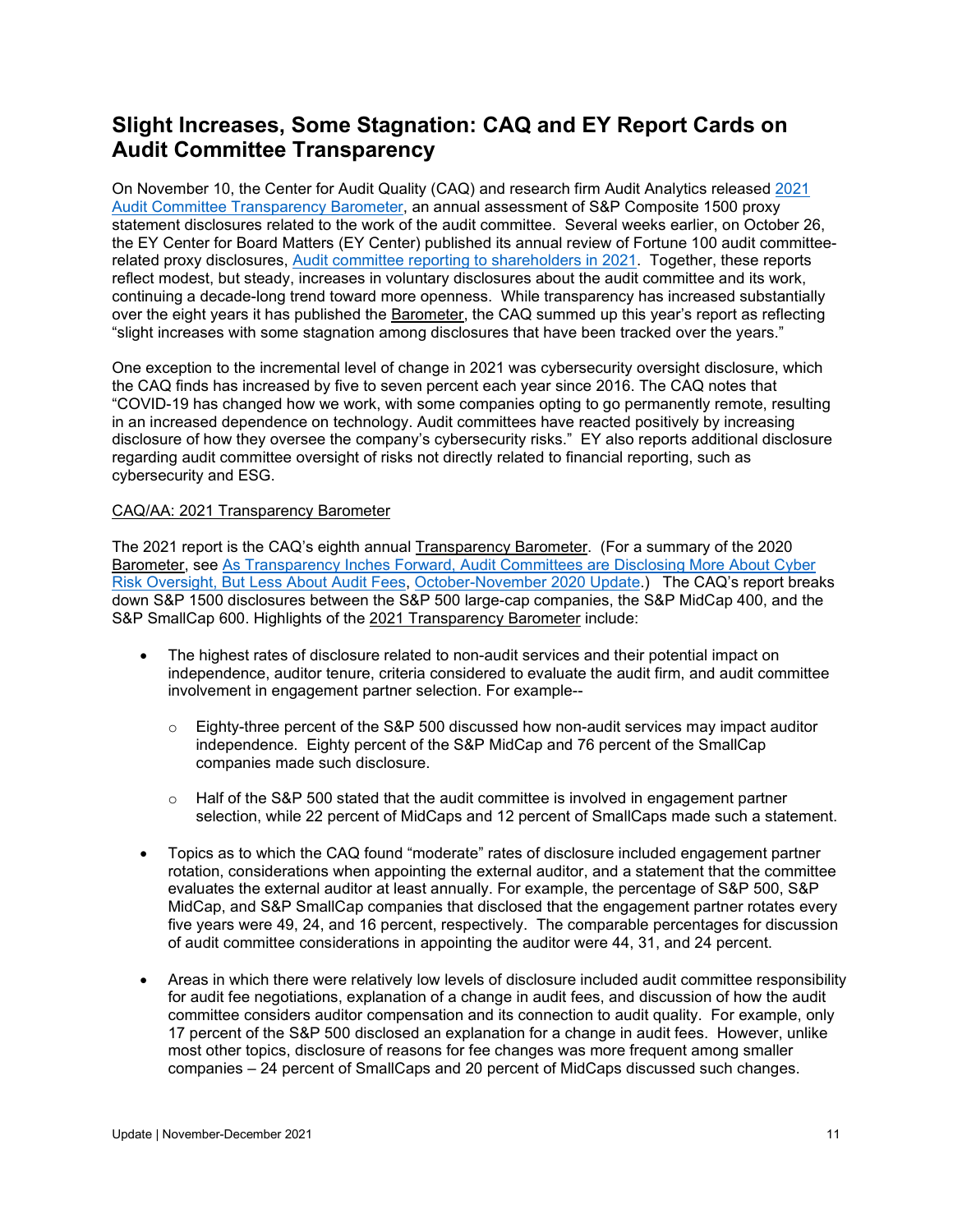• The least popular disclosure tracked by the Barometer is significant areas discussed with the auditor. None of the S&P 1500 companies made such a disclosure in 2021. By comparison, in 2014, three percent of the S&P 500, two percent of the MidCaps, and one percent of the SmallCaps disclosed significant areas addressed with the auditor.

As noted above, disclosure related to audit committee responsibility for oversight of cybersecurity risk has increased sharply during the last five years. In 2021, 46 percent of the S&P 500 disclosed that the audit committee is responsible for cybersecurity (compared to 39 percent last year); 34 percent of S&P MidCaps (28 percent last year) and 24 percent of S&P SmallCaps (18 percent last year) made such a statement. In contrast, only eleven percent of the S&P 500 (and five percent of Mid-Caps and four percent of SmallCaps) discussed audit committee responsibility for cybersecurity risk oversight in 2016.

For many of the disclosure areas the Barometer tracks, the CAQ discusses why the disclosure matters to investors. For example, as to the impact of non-audit services on independence, the CAQ states: "Disclosure describing the oversight by the audit committee in reviewing any permitted non-audit services provided by the independent auditor to the company helps stakeholders understand how non-audit services are reviewed and factors considered by the audit committee. Such disclosure reinforces the oversight of the auditor's independence, a foundation of audit quality." In addition, the Barometer includes examples from audit committee reports or other proxy statement discussions of each type of disclosure tracked.

#### EY: Fortune 100 Audit Committee Reporting to Shareholders

The EY Center began its annual reviews of Fortune 100 audit committee disclosures in 2012. (For summaries of recent prior EY reports, see [Voluntary Audit Committee Disclosures Continue to Increase –](https://www.auditupdate.com/post/voluntary-audit-committee-disclosures-continue-to-increase-but-only-slightly) [But Only Slightly,](https://www.auditupdate.com/post/voluntary-audit-committee-disclosures-continue-to-increase-but-only-slightly) [September 2020 Update,](https://b65438bf-9321-45db-8f57-d57780f6c776.filesusr.com/ugd/6ebb47_bf0bd712da624dba921824a26f9557eb.pdf) and CAQ and EY Center Audit Committee Transparency Reports: Disclosure Continues to Grow Apace, [October-November 2018 Update\)](https://www.bakermckenzie.com/-/media/files/insight/publications/2018/11/al_auditupdateno47_nov2018.pdf) This year's EY report is based on an analysis of the proxy disclosures of the 72 companies on the 2021 Fortune 100 list that filed proxy statements each year since 2012 and that held annual meetings through July 2021.

Like the CAQ, the EY Center finds that disclosure about the work of the audit committee has increased over time, but that the rate of change has slowed: "Voluntary audit committee-related disclosures have grown significantly over the past 10 years that [EY] has been tracking them, although the pace of change has slowed in recent years. While the COVID-19 pandemic has had a great deal of impact on publicly traded companies, it does not appear to have altered the upward trend in voluntary disclosures about audit committees, albeit incremental." Some new disclosure areas are however appearing: "2021 disclosures also indicate that some audit committees are expanding their remits to include issues increasingly relevant to today's investors, such as environmental, social and governance (ESG) matters, cybersecurity and more."

Some other findings of the 2021 EY report include:

- Seventy-one percent of Fortune 100 companies reviewed disclosed factors used in the audit committee's assessment of the external auditor's qualifications and work quality. Last year, 64 percent made such disclosure, and only 15 percent of these companies did so in 2012.
- Ninety-two percent of the reviewed companies disclosed that the audit committee considers nonaudit fees and services when assessing auditor independence. Only 16 percent made that disclosure in 2012.
- Nearly 70 percent of reviewed companies stated that they consider the impact of changing auditors when assessing whether to retain the current external auditor, compared to three percent in 2012. Seventy-nine percent disclosed the tenure of the current auditor, up from and 23 percent in 2012. (Tenure is required to be disclosed in the auditors' report.)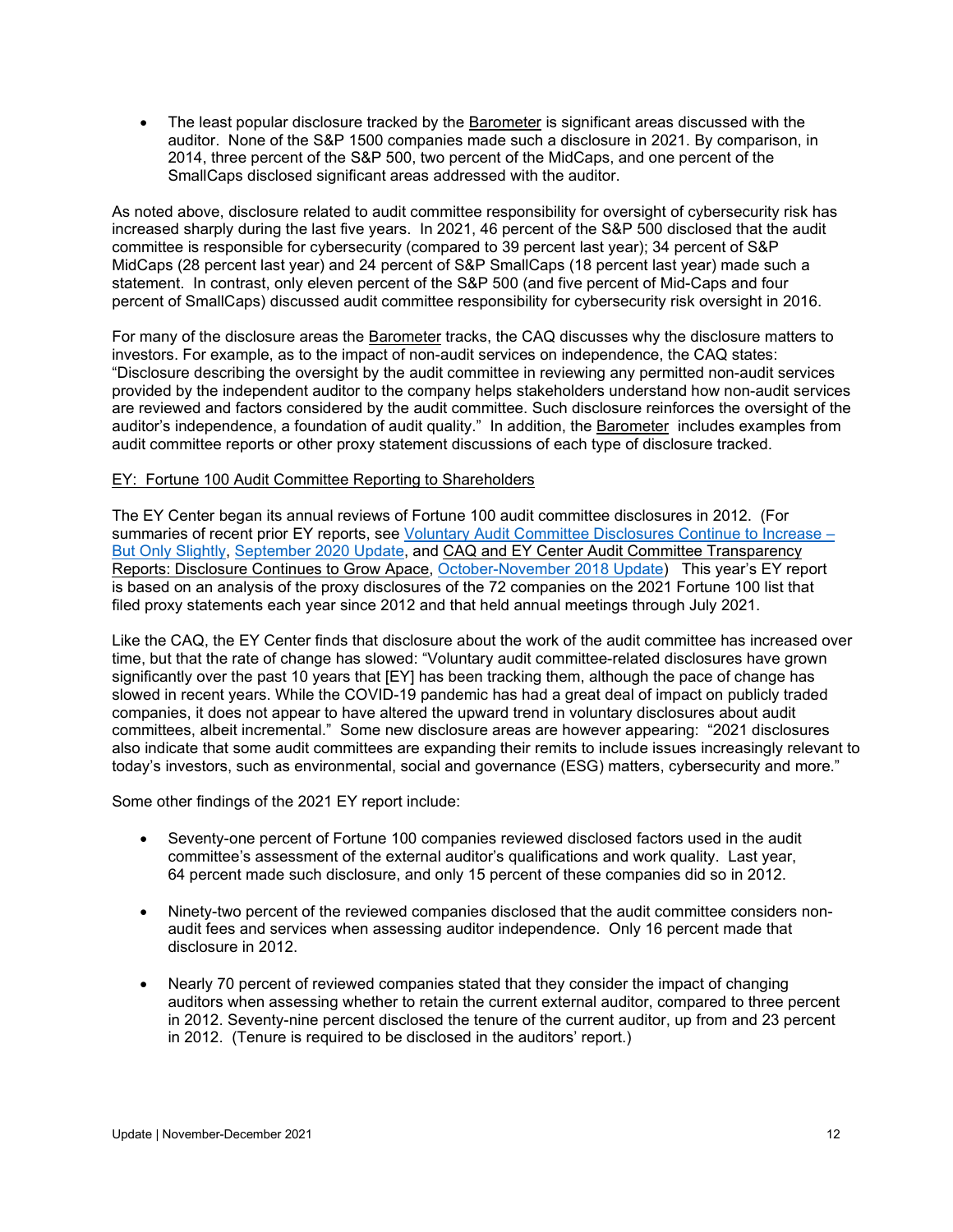- Approximately 76 percent of the reviewed companies included additional disclosures around risks beyond financial reporting that were overseen by the audit committee, including cyber-security, data privacy, enterprise risk management and ESG. For example—
	- $\circ$  Nearly 70 percent disclosed that the audit committee oversees cybersecurity matters.
	- $\circ$  Ten percent of reviewed companies discussed the audit committee's role in ESG matters, such as oversight of climate change risks as they relate to financial and operational risk exposures and environmental, health and safety related matters.
- Sixteen of the 72 reviewed companies' audit committee disclosures referred to the critical audit matters (CAMs) discussed in the auditor's report. (CAMs are matters communicated to the audit committee that involved especially challenging, subjective, or complex auditor judgment.) These disclosures noted that the audit committee reviewed and discussed with the external auditor CAMs that arose during the current period audit.

The EY report includes sample language on various types of audit committee disclosures from the proxy statements it reviewed. Also, similar to last year, the EY Center suggests that audit committees consider five questions in evaluating their company's disclosure:

- Does the company's proxy statement effectively communicate how the audit committee is overseeing and engaging with the independent auditor? Does it address areas of investor interest, such as the independence and performance of the auditor and the audit committee's key areas of focus?
- How has the role of the audit committee evolved in recent years (e.g., oversight of enterprise risk management, cybersecurity risk), and to what extent are these changes being communicated to stakeholders?
- In light of the changing environment, what additional voluntary disclosures might be useful to shareholders related to the audit committee's time spent on certain activities, such as cybersecurity, data privacy, business continuity, corporate culture and financial statement reporting developments?
- Has the audit committee considered how changes in the auditor reporting requirements may impact audit committee disclosures?
- How do director qualifications and board composition-related disclosures highlight the diversity considerations, expertise, experiences, and backgrounds of audit committee members?

Comment: As the CAQ observes, "disclosure of the multiple additional ways audit committees oversee the external auditor contributes to audit quality. Transparency and disclosure are key elements of trust in the financial reporting system. In line with this, the CAQ continues to encourage robust audit committee disclosures in proxy statements to promote high-quality performance by public company auditors and investor trust in the audit committee's oversight role."

Audit committees should be aware of the types of voluntary disclosures their peers are making and consider expanding their disclosures to match. The kinds of voluntary disclosures the Transparency Barometer and the EY Center report identify as common among S&P 1500 and Fortune 100 companies are generally not controversial and would rarely involve disclosing confidential information or exposing the audit committee to increased litigation risk. Both reports include examples from company filings that provide good models for companies that are considering strengthening their disclosures. In addition, the EY Center's suggested questions provide a framework for audit committee consideration of whether their company's disclosures should be enhanced.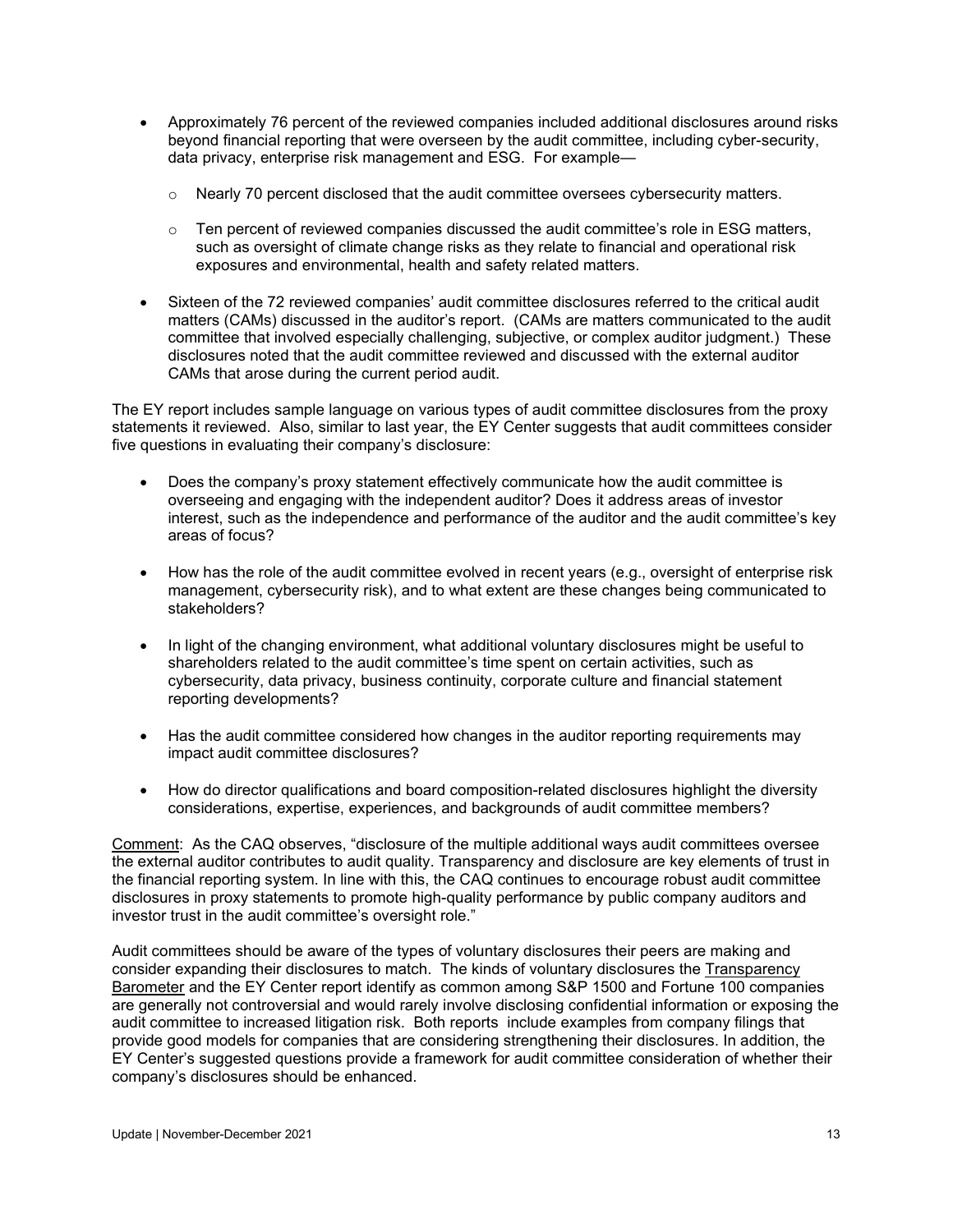## <span id="page-13-0"></span>**Restatements Decline for the Sixth Straight Year, Notching a New Twenty-Year Low**

Audit Analytics (AA) has released its annual report on public company restatements, [2020 Financial](https://go.auditanalytics.com/2020-Restatements-Report)  [Restatements: A Twenty-Year Review.](https://go.auditanalytics.com/2020-Restatements-Report) AA found that the number of restatements in 2020 fell to 364 – the fewest since AA began tracking restatements in 2001 and 26 percent fewer than in 2019. See [How](https://www.auditupdate.com/post/how-low-can-they-go-restatements-hit-another-new-low-in-2019)  [Low Can They Go? Restatements Hit Another New Low in 2019,](https://www.auditupdate.com/post/how-low-can-they-go-restatements-hit-another-new-low-in-2019) [September 2020 Update.](https://www.auditupdate.com/_files/ugd/6ebb47_bf0bd712da624dba921824a26f9557eb.pdf) After holding relatively constant from 2009 to 2014, the number of restatement disclosures has now declined for six years. The 364 restatements in 2020 were filed by 336 companies and, overall, 4.93 percent of the SEC public company filer population (excluding funds and trusts) restated their financial statements in 2020. This reflects a drop from 6.8 percent in 2019 and 17 percent at the peak in 2006.

#### Big and Little R

As explained in Restatements Hit Another New Low, and SOX Could Be the Reason, [July 2017 Update,](https://www.bakermckenzie.com/-/media/files/insight/publications/2017/07/nl_na_auditupdate_jul2017.pdf?la=en) restatements fall into two categories. When a company determines that users can no longer rely on previously issued financial statements due to a material error, it is required to disclose that determination by filing SEC Form 8-K within four business days. Restated financial statements would normally be filed sometime later, after the company has had the opportunity to analyze and correct the errors. This type of restatement is referred to as a "reissuance" or "Big R" restatement.

In contrast, if a company determines that previously issued financial statements contain immaterial errors, and that, despite the errors, users can continue to rely on the financial statements, it is not required to file Form 8-K. Corrected financial statements may simply be included in a subsequent periodic SEC filing with the restatement disclosed in the footnotes to the current financial statements. These less significant restatements are called "revision" or "little r" restatements. Revision restatements typically attract less public attention and market reaction than reissuance restatements.

Out-of-period adjustments (OPAs) are a third method of correcting immaterial errors in prior financial statements. OPAs are corrections of prior period errors in the current period. OPAs are not restatements because previous financial statements are not affected.

#### 2020 Report Highlights

In addition to the record low restatement numbers noted above, highlights of the 2020 AA report include:

- The great majority of restatements were deemed to be immaterial. Revision restatements (75.7) percent of all restatements) exceeded reissuance restatements (24.3 percent of the total) by slightly more than a 3:1 ratio.
- The average net income impact of restatements rose sharply in 2020. The 2020 average restatement net income impact was negative \$17.6 million -- the fourth highest in the past 18 years. In contrast, the 2019 average impact of negative \$1.7 was the lowest since AA has tracked this metric. AA attributes the surge in average net income impact to three factors. "First, there were several restatements in 2020 that had large negative impacts on net income. Second, the average adjustment for restatements that had a positive impact on net income was historically low. And third, 2020 saw the greatest proportion of restatements [37.2 percent] that had a negative impact on net income since 2011."
- Reissuance or Big R restatements were filed more quickly. AA tracked the period of time that elapsed between disclosure of the fact of the misstatement and the filing of the restatement. The average number of days to file a restatement in 2020 declined to 39.9 from 65.2 in 2019.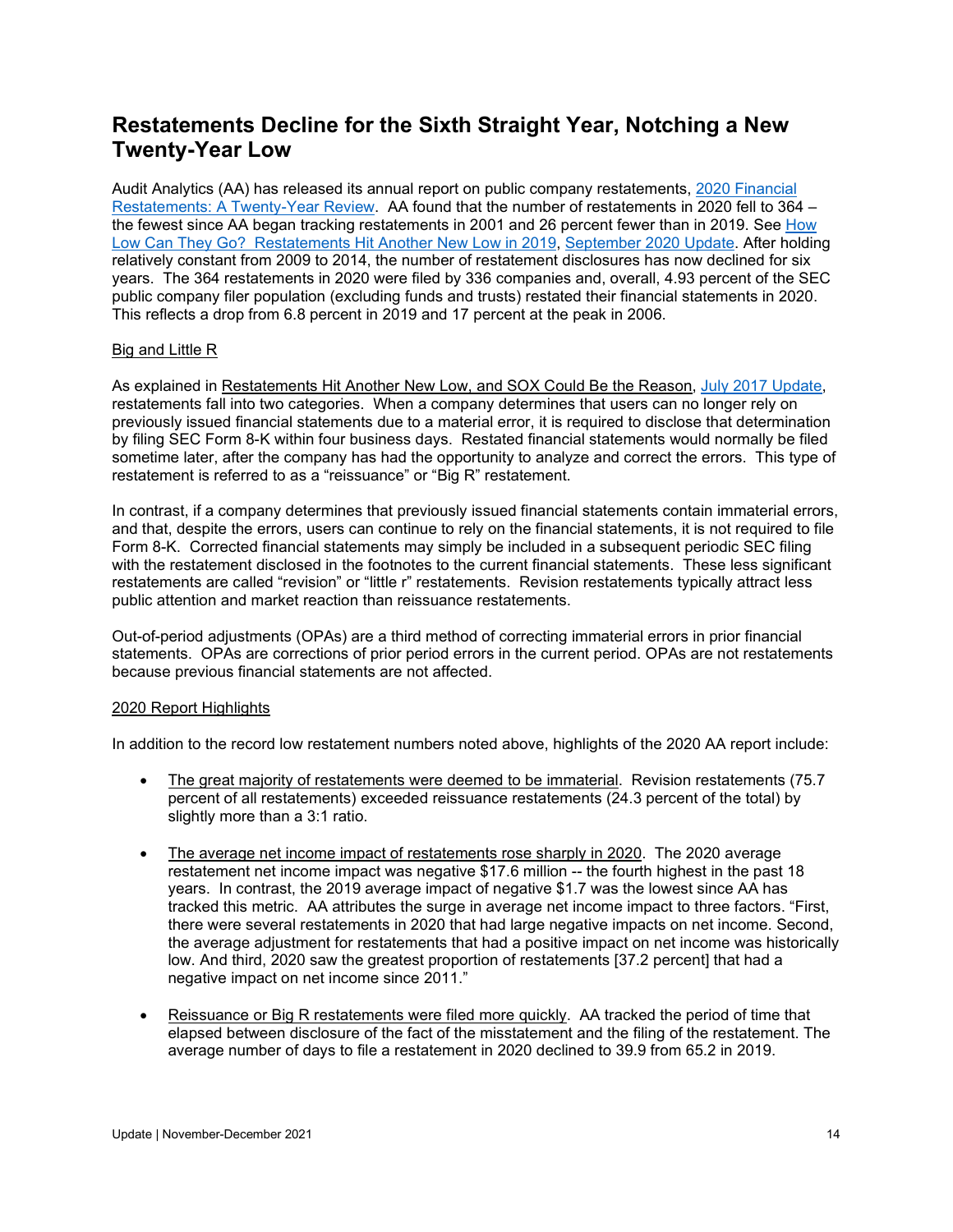- The average number of days restated dropped for the fourth consecutive year. Days restated is a measure of restatement severity. In 2020, it averaged 447 days, compared to 451 days in 2019.
- The average number of accounting issues per restatement rose slightly. In 2020, the average number of issues disclosed per restatement was 1.57, slightly higher than the 1.51 issues per restatement in 2019. This metric peaked at 2.48 issues per restatement in 2005.
- Accelerated filers and foreign issuers were less likely to restate. Restatements by nonaccelerated U.S. filers increased from 36.0 percent in 2019 to 53.3 percent of total restatements in 2020. Restatements by accelerated U.S. filers decreased from 46.0 percent to 31.3 percent. Restatements by foreign issuers decreased from 18.0 percent to 15.4 percent.
- Revenue recognition was the accounting issue most frequently involved in restatements. Revenue recognition was cited in 17.3 percent of restatements. The next four most common restatement accounting issues were: Debt and equity securities (14.3 percent); Liabilities and accruals (12.6 percent); Tax matters (12.1 percent); and General expenses (11.0 percent).

Comment: At least as measured by restatement frequency and severity, the substantial investment companies have made in strengthening and monitoring the effectiveness of their controls seems to have paid off. Restatements peaked in 2006 at 1,842. The 2006 peak occurred during the period when public companies and their auditors were devoting a new level of scrutiny to internal control over financial reporting in the wake of the implementation of the Sarbanes-Oxley Act requirement to assess and report on ICFR effectiveness. Since 2006, restatements have declined substantially and continue to decline.

The culture around restatements may also have changed. Whether to correct a prior error by a reissuance restatement or a revision restatement (which attracts less public attention) is to some degree a matter of judgment. The share of restatements that are little r rather than Big R has increased over the years and, as noted above, in 2020 over 75 percent of all restatements were by revision, not reissuance. AA notes that claw back policies can influence a company's desire to classify a restatement as a revision. Under a claw back policy, executive compensation based on reported financial results must be repaid to the company if the underlying financial statements are restated. Many companies have adopted such policies, and the SEC has proposed to require claw backs. See [SEC Revives a Proposal to Require](https://www.auditupdate.com/post/sec-revives-a-proposal-to-require-compensation-claw-backs-after-restatements)  [Compensation Claw Backs After Restatements,](https://www.auditupdate.com/post/sec-revives-a-proposal-to-require-compensation-claw-backs-after-restatements) [September-October 2020 Update.](https://www.auditupdate.com/_files/ugd/6ebb47_d5d627d87ef6444ead296042ddc7917c.pdf) Under the SEC's proposal, repayment of executive compensation would be mandatory when a reissuance restatement is disclosed but would not apply to revision restatements.

Audit committees confronted with the need to restate should make sure they fully understand the reasons for the restatement method – reissuance or revision – chosen by management. This may become an area of greater SEC scrutiny in the future.

### <span id="page-14-0"></span>**Adverse Management Assessments and Auditor Opinions on ICFR Effectiveness are Down, But Better Controls May Not Be the Reason**

Audit Analytics (AA) has published [SOX 404 Disclosures: A Seventeen-Year](https://go.auditanalytics.com/SOX404-Report-2021) Review, its annual report on auditor opinions and management assessments of the effectiveness of internal control over financial reporting (ICFR). AA found that the percentage of companies with management assessments that report ineffective ICFR declined across all company sizes for fiscal year 2020. Accelerated filers had the most significant decline, with nearly 100 fewer adverse control assessments. In addition, fewer ICFR auditor opinions on control effectiveness (which only accelerated filers are required to obtain) were adverse. There were 146 adverse auditor opinions in 2020, 4.6 percent of the ICFR attestations filed, down from 6.9 percent in 2019.

These drops in adverse ICFR assessments do not, however, necessarily signal a sudden improvement in the effectiveness controls. During 2020, the SEC changed its accelerated filer definition to exclude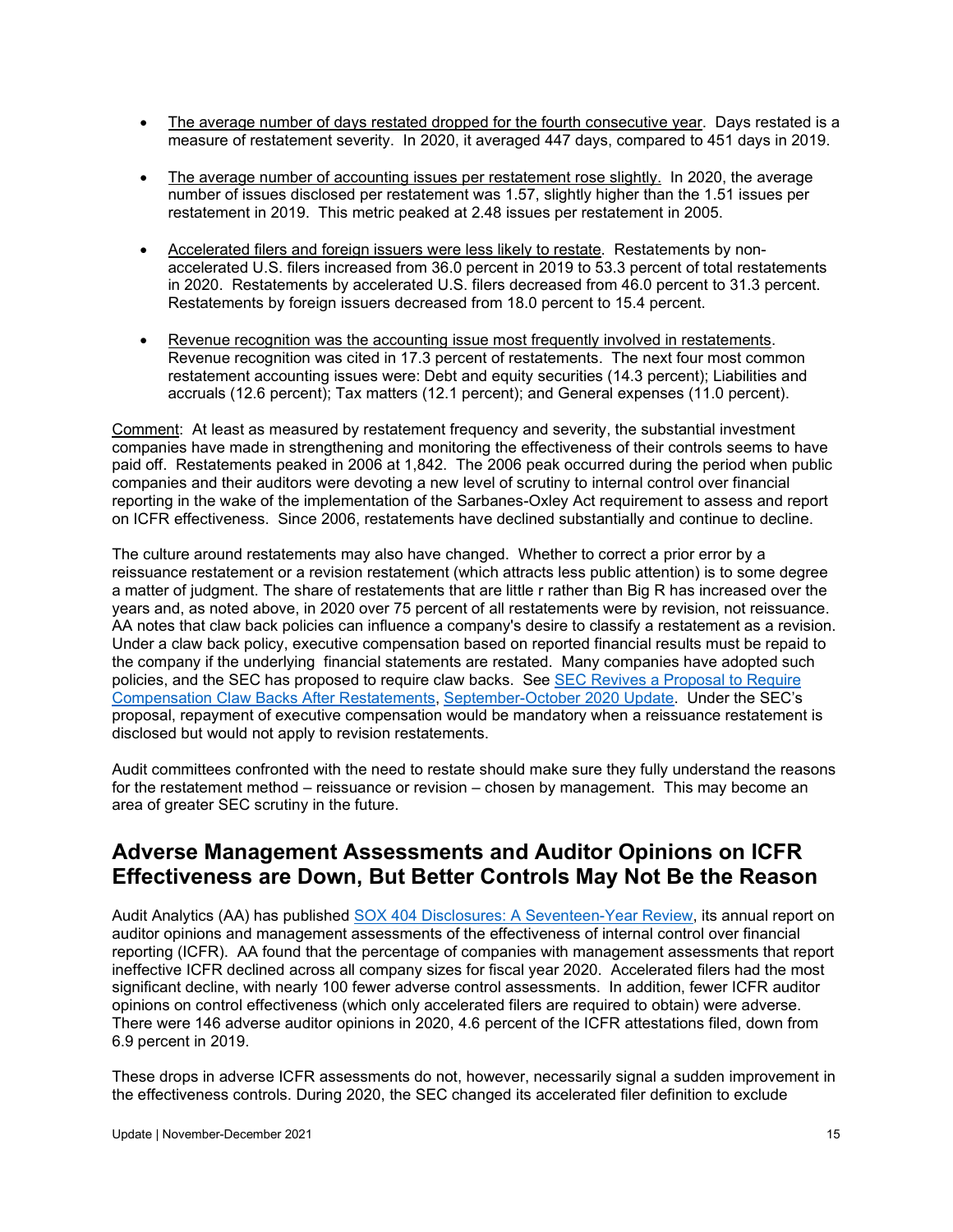companies with revenue less than \$100 million. AA found that 337 companies switched out of accelerated filer status between 2019 and 2020. In a [blog post,](https://blog.auditanalytics.com/major-improvements-seen-in-icfr-due-to-filer-status-change/) AA stated that "[t]hese companies accounted for a huge portion of the positive trend in control assessments for accelerated filers."

#### SOX 404

Section 404 of the Sarbanes-Oxley Act (SOX) requires public company managements to perform and disclose an annual assessment of the effectiveness of the company's ICFR. Section 404 also requires companies to obtain a report from their external auditor expressing the auditor's opinion on the effectiveness of the company's ICFR. For either a management assessment or an auditor's report, the existence of one or more ICFR material weaknesses means that controls are ineffective and requires the issuance of an adverse assessment or opinion.

In 2010, the Dodd-Frank Act modified the original Section 404 scheme by excluding companies that qualified as non-accelerated filers under the SEC's rules from the auditor attestation requirement. The JOBS Act of 2012 added an exclusion for emerging growth companies, as defined in that legislation.

The SEC's accelerated filer definition has changed over time. For many years, any company with a public float of \$75 million or more was an accelerated filer for SOX Section 404 purposes; any company with a public float less than \$75 million was non-accelerated filer. However, in 2020, the SEC added a revenue test. As a result, companies with between \$75 million and \$700 million in public float are now accelerated filers only if they also have \$100 million or more in revenue. This rule change increased the number of smaller public companies that are exempt from the external audit requirement and are only required to disclose management's assessment of control effectiveness.

#### 2020 SOX 404 ICFR Effectiveness Disclosures

In 2020, 6,205 management ICFR assessments were filed, down from 6,240 in 2020. There were 3,142 auditor's reports on ICFR, down from 3,550 the prior year. In 2020, 3,064 companies filed only a management assessment of ICFR, up from 2,691 management assessment-only filers in 2019. With respect to the reporting of ineffective controls in these filings, AA found:

- Auditor attestations. "The number of adverse ICFR auditor attestations dropped to 146 in 2020. Since the inception of SOX requirements in 2004, 2020 had the second-lowest number of adverse auditor attestations, after the 139 adverse attestations in 2010. After 2010, there was a six-year upward trend in the number of ineffective ICFR auditor attestations, partially related to oversight activities of the PCAOB and other regulators. The number of adverse auditor attestations represents 4.6% of all auditor attestations filed for the fiscal year 2020, a decrease from the 6.9% seen in 2019. This is the lowest percentage of total reports containing an adverse auditor attestation since 2012."
- Management reports. "The number of adverse ICFR management reports dropped to 1,329 in 2020. This represents 21.4% of all management reports filed for the year, down from 22.4% in 2019. The number of adverse management reports has been steadily declining since a high point of 23.9% in 2014. Between 2013 and 2020, the percentage of adverse management reports has minimally fluctuated between 21.4% and 23.9%."
- Management only reports (i.e., reports filed by companies not required to obtain an auditor's opinion on ICFR effectiveness). "In 2020, the number of adverse ICFR management-only reports increased to 1,183. This represents 38.6% of all management-only reports filed for the year, down from 42.7% in 2019. The number of companies eligible to file a management-only report under SOX 404(a) increased in 2020, corresponding with amendments to the SEC's accelerated filer definition that became effective in April 2020."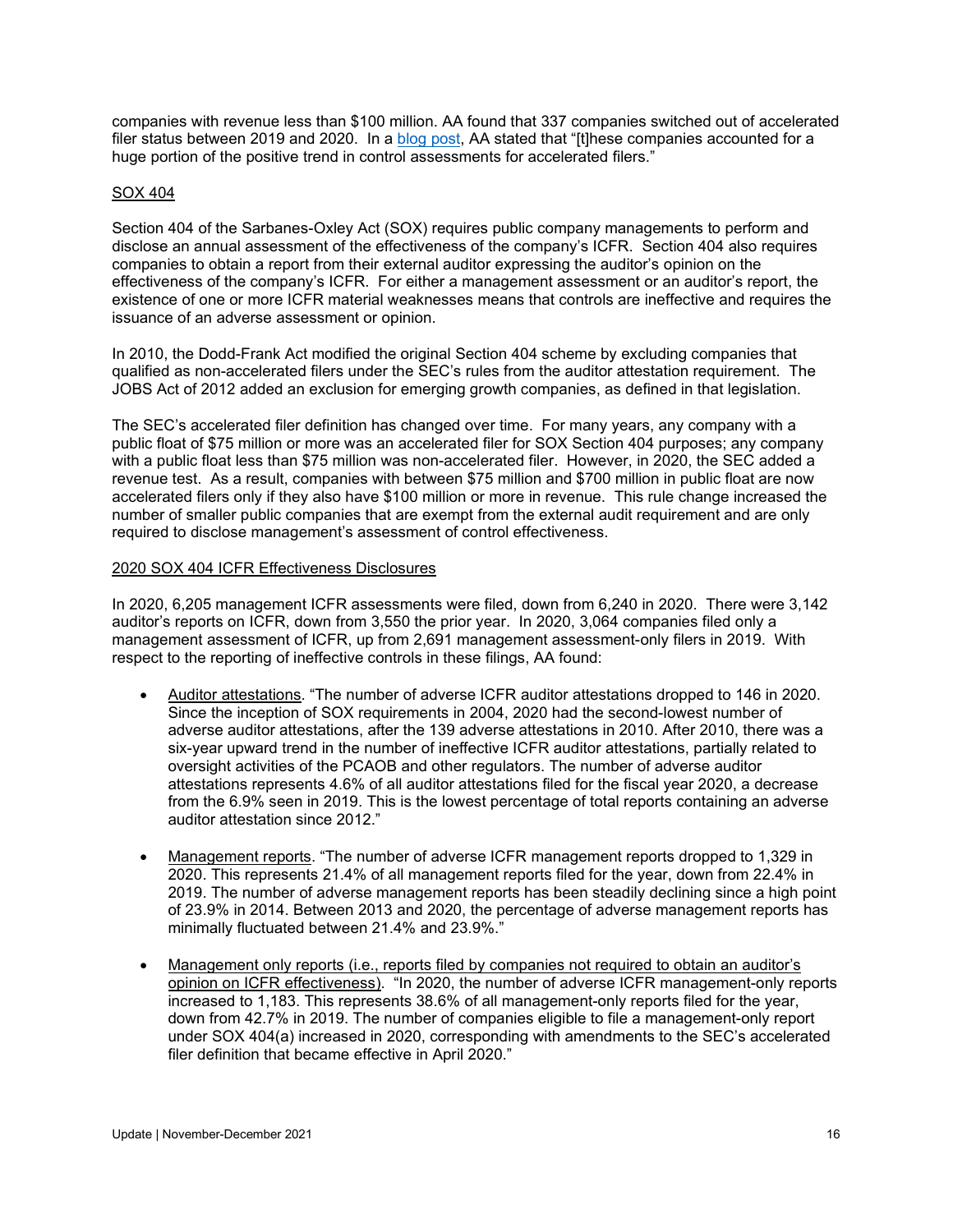In AA's view, the percentage decline in adverse ICFR management reports from non-accelerated filers reports resulted from the relatively high quality of controls at companies that switched from accelerated to non-accelerated filer status: "[T]he accelerated filers that transitioned to a nonaccelerated filer status under the amended definition had already expended resources to establish an effective control system, and they additionally benefited from having an independent auditor review their control systems for deficiencies. Therefore, those companies are more likely to operate with effective controls after their transition \* \* \*."

#### Nature of Control Weaknesses and Related Accounting Issues

Adverse auditor's reports and management assessments are required to describe the reasons controls were ineffective. AA found:

• Management reports. In the case of management assessments, the top five 2020 control weaknesses were accounting personnel resources; segregation of duties (personnel); insufficient audit committee; inadequacy disclosure controls; and material/numerous year-end adjustments. The top five accounting issues were debt and warrants; revenue recognition; accounts receivable, investments and cash; subsidiary/affiliate issues; and liabilities. The recording of debt and warrants presumably topped management's accounting issues list because of the SEC's April 2021 [staff statement](https://www.sec.gov/news/public-statement/accounting-reporting-warrants-issued-spacs) addressing whether warrants issued by a SPAC should be classified as equity or a liability.

AA observes that the pandemic had little effect on the issues in adverse ICFR assessments. "The top two internal control issues cited in adverse ICFR management reports in 2020 – issues related to accounting personnel and segregation of duties – have been the top two issues for the previous five years. This illustrates that issues related to personnel are always common for smaller companies, regardless of circumstances arising from an event, such as the pandemic, that could significantly exacerbate existing deficiencies."

• Auditor attestations. In 2020 auditor's reports, the five most common control weaknesses were material/numerous year-end adjustments; accounting personnel resources; information technology; inadequacy disclosure controls; and segregation of duties (personnel). The top five accounting issues cited in adverse auditor ICFR assessments were revenue recognition; tax expense; liabilities; property, plant, and equipment, intangible or fixed assets; and inventory. Issues related to debt and warrants were sixth.

Comment: Because of the change in the SEC's definition of accelerated filer, it is difficult to draw any year-over-year conclusions from AA's 2020 findings. In general, the rate of adverse ICFR audit opinions has declined for companies subject to that requirement since the SOX 404 reporting requirements took effect in 2004. The rate of management adverse opinions has also declined for accelerate filers but, until 2020, has risen for non-accelerated companies. As the Update has noted in the past, the relatively higher, and more constant, level of adverse management assessments at smaller companies may reflect the fact that, without the discipline of an independent ICFR audit, there is less incentive for these companies to correct their control deficiencies. Higher deficiency levels at smaller companies are probably also a structural phenomenon, since smaller companies have fewer resources to devote to controls. See Fifteen Years of SOX 404 Reporting: Adverse ICFR Audit Opinions Rose Last Year, But Remain Below 2005 High, [September-October 2019 Update.](http://www.dgoelzer.com/AuditUpdateNo55.pdf)

Audit committees should bear in mind that, separate from the disclosure and audit requirements of SOX Section 404, the federal securities laws require all public companies to establish and maintain a system of internal accounting control to provide reasonable assurance that (among other things) transactions are recorded as necessary to permit preparation of GAAP financial statements. The SEC frequently charges violations of this requirement in cases involving financial reporting matters. Oversight of the adequacy of internal control is one of the most fundamental responsibilities of a public company audit committee.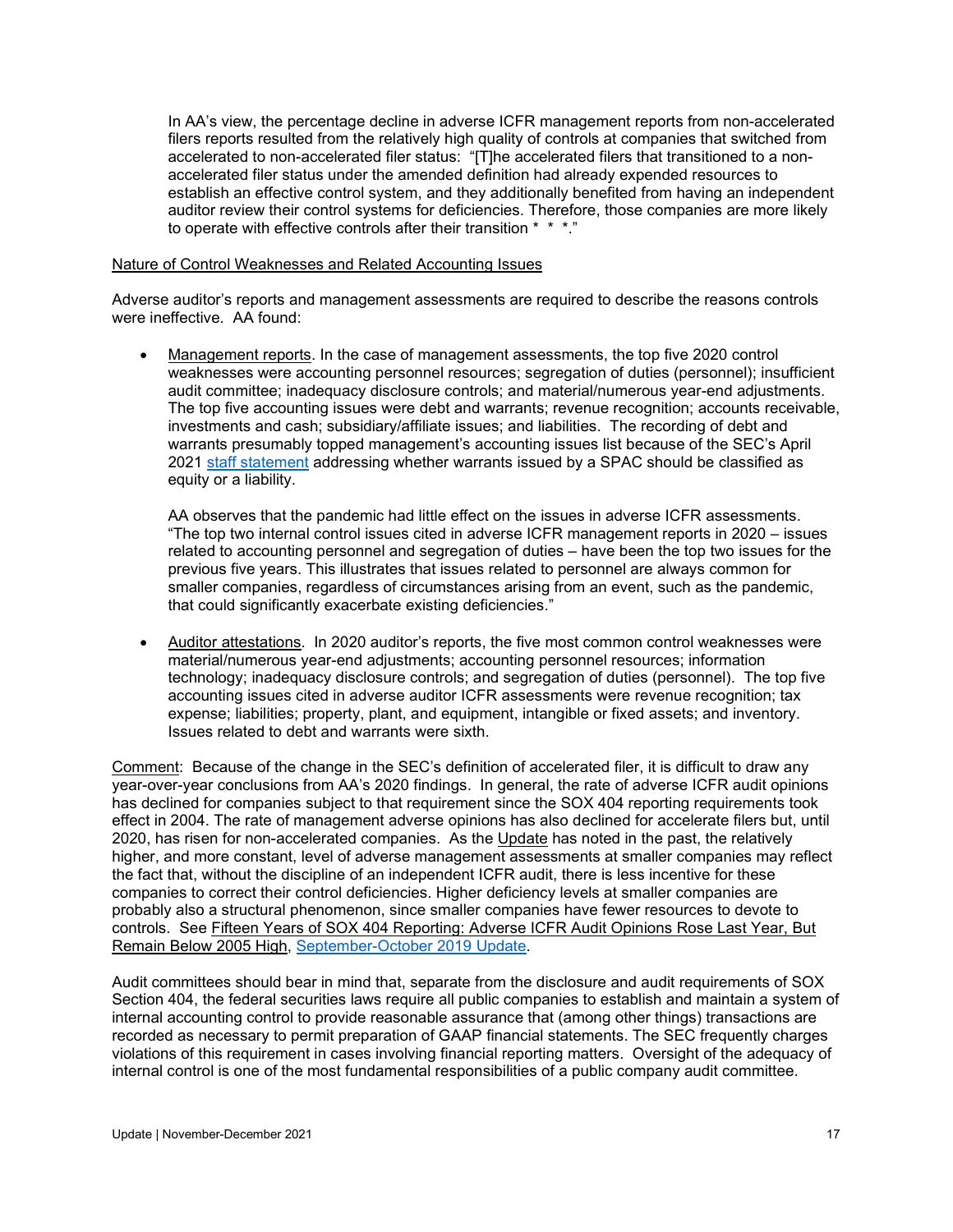# <span id="page-17-0"></span>**Sustainability Reporting: (Almost) Everybody Does It**

On November 16, the Governance & Accountability Institute (G&A) released [2021 Sustainability Reporting](https://www.ga-institute.com/2021-sustainability-reporting-in-focus.html)  [in Focus,](https://www.ga-institute.com/2021-sustainability-reporting-in-focus.html) its annual report on sustainability reporting trends among companies in the S&P 500 and Russell 1000 indices. According to the [press release](https://www.ga-institute.com/nc/storage/press-releases/article/92-of-sp-500r-companies-and-70-of-russell-1000r-companies-published-sustainability-reports-in-202.html) accompanying the report, key findings include:

- 92 percent of the S&P 500 published a sustainability report in 2020, up from 90 percent in 2019.
- 70 percent of Russell 1000 companies published a sustainability report in 2020, up from 65 percent in 2019.
- 49 percent of the smallest half by market cap of Russell 1000 companies published a sustainability report in 2020, up from 39 percent in 2019.

G&A concludes that sustainability reporting "has clearly become a best practice among the largest U.S. public companies." (The 2021 report focuses on the 2020 publication year, so it is possible that sustainability reporting rates this year are even higher, given the attention climate change and other ESG issues have received in the past 12 months.)

G&A began researching the sustainability reporting of the S&P 500 in 2012 (publication year 2011). Since that time, sustainability reporting has gone from relatively rare to almost universal; G&A's initial report found that just 20 percent of S&P 500 companies published sustainability reports or disclosures in 2011. Previously, [G&A](https://www.auditupdate.com/post/g-a-finds-that-ninety-percent-of-the-s-p-500-publish-a-sustainability-report) has published separate reports on the S&P 500 and the Russell 1000. See G&A [Finds That Ninety Percent of the S&P 500 Publish a Sustainability Report,](https://www.auditupdate.com/post/g-a-finds-that-ninety-percent-of-the-s-p-500-publish-a-sustainability-report) [July-August 2020 Update](https://b65438bf-9321-45db-8f57-d57780f6c776.filesusr.com/ugd/6ebb47_c52f5649d2f843be94ae5acd22c6fdcd.pdf) and [With Sustainability Reporting on the March, Protiviti Has Ten Questions Directors Should Ask](https://www.auditupdate.com/post/with-sustainability-reporting-on-the-march-protiviti-has-ten-questions-directors-should-ask)[, October-](https://b65438bf-9321-45db-8f57-d57780f6c776.filesusr.com/ugd/6ebb47_ce978c7c2c5443648801b491ce8b6685.pdf)[November 2020 Update](https://b65438bf-9321-45db-8f57-d57780f6c776.filesusr.com/ugd/6ebb47_ce978c7c2c5443648801b491ce8b6685.pdf) (which discusses G&A's 2020 report on the Russell 1000). This year, G&A transitioned to one annual publication.

G&A's findings with respect to three key topics – industry breakdown of reporters and non-reporters, use of disclosure frameworks, and external assurance on sustainability reporting -- are summarized below.

- Industry sectors and sustainability reporting. The Russell 1000 industry sectors with the highest percentage of companies that issued sustainability reports in 2020 were Utilities and Energy; all 38 of the companies in Utilities issued such reports, as did 94 percent of those in in Energy (34 reporting out of 36 in the sector). The industry sector with the lowest percentage of companies issuing reports was Communication (23 non-reporters/51 percent of the 45 companies in the sector). Communications was also in last place in 2019 and is the only sector in which a majority of companies do not issue a sustainability report. Second-from-the-bottom was Information Technology (83 non-reporters/45 percent of the 183-company sector). Health Care was third lowest with 44 percent of companies not reporting.
- Use of ESG disclosure frameworks. G&A analyzed whether companies that published a sustainability report used one of the recognized disclosure frameworks, such as the Global Reporting Initiative's (GRI) disclosure framework, the Sustainability Accounting Standards Board's (SASB) disclosure standards, or the recommendations of the Task Force on Climaterelated Financial Disclosures (TCFD). G&A also tracked disclosure through responses to the CDP Climate Change Questionnaire and disclosure of company alignment with the UN's Sustainable Development Goals (SDGs). It found that 52 percent of reporting companies used the GRI standards; 39 percent aligned with the SASB standards; 17 percent followed the TCFD recommendations; 42 percent presented alignment with specific UN SDGs; and 40 percent of the Russell 1000 responded to the CDP questionnaire. (Many companies utilize more than one framework or disclosure vehicle.) Among other things, G&A's findings indicate significant increases in both GRI and SASB reporting, compared to 2019.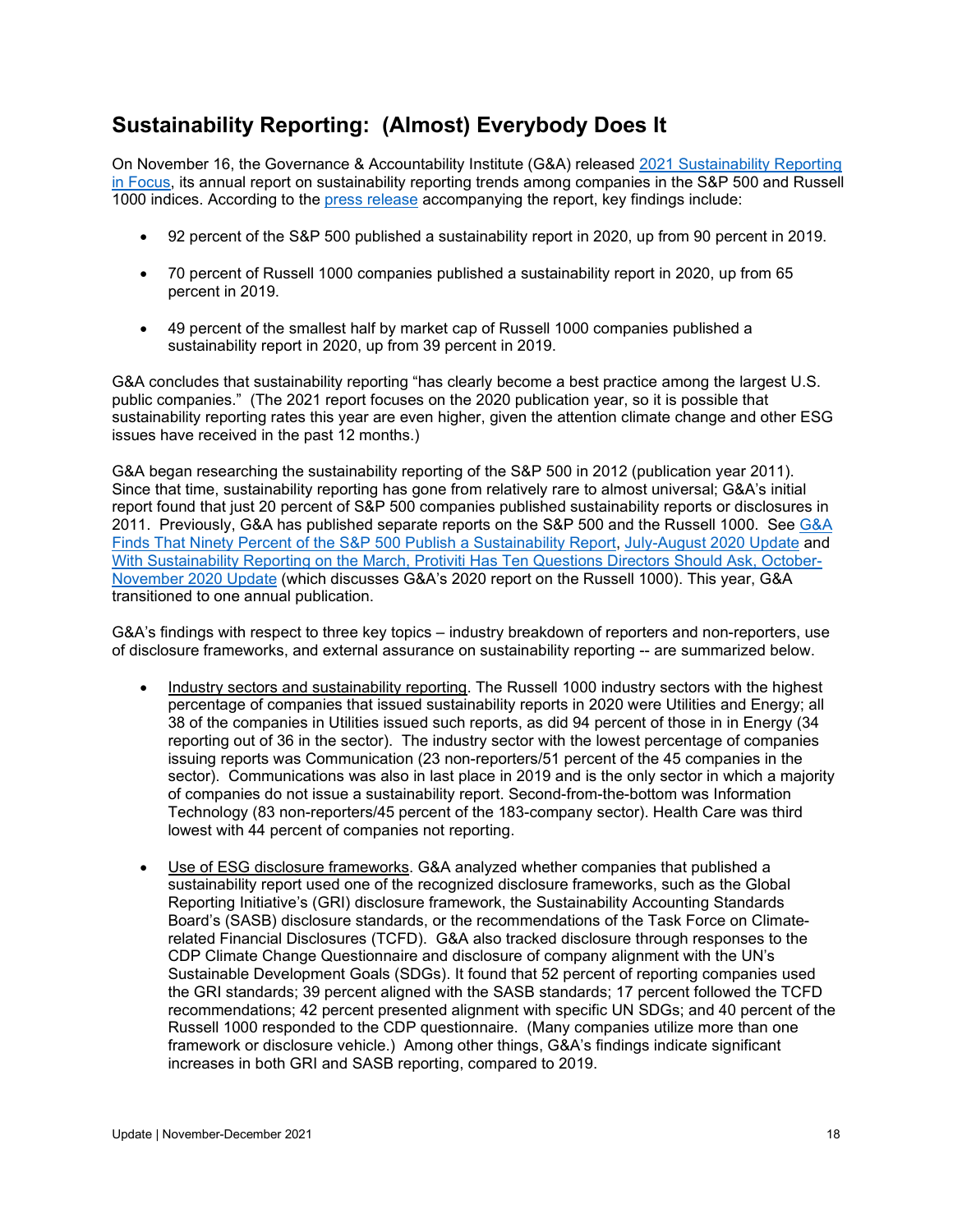• External assurance on sustainability reporting. A growing number of companies obtain external assurance from an auditor or other professional on their ESG disclosures. In 2020, 35 percent of Russell 1000 reporters obtained external assurance on their non-financial ESG disclosures, compared to 24 percent in 2019. Eighteen percent of companies in the smallest half of the Russell 1000 obtained such assurance, up from 12 percent in 2019. Forty-four percent of the companies in the largest half obtained assurance, compared to 29 percent in 2019. G&A states that "assurance provides increased recognition, transparency, and credibility \* \* \* while reducing risk. Seeking external assurance often indicates strong internal reporting and management systems. Overall, assurance improves stakeholder communication and trust."

Comment: As stated in prior Updates, given the increasing investor and regulatory emphasis on ESG disclosure, it seems inevitable that these issues will become an important aspect of the audit committee's work. Audit committees that are not already doing so should focus on what ESG disclosures their company makes, how the information is collected, and how the disclosures impact financial reporting. As investors rely more heavily on ESG disclosures in their decision-making, the reputational and liability risks associated with inaccurate disclosure increase. To address these risks, audit committees should explore with management the nature of the controls and procedures to which sustainability disclosures are subject. These controls should be as rigorous as those applicable to traditional financial reporting. Obtaining third-party assurance over sustainability disclosures should also be considered.

### <span id="page-18-0"></span>**On the Update Radar: Things in Brief**

<span id="page-18-1"></span>**SEC Unveils its PCAOB Make-Over.** On November 8, the Securities and Exchange Commission [announced](https://www.sec.gov/news/press-release/2021-228) the appointment of four new members to the Public Company Accounting Oversight Board. The Commission also announced that current Board member and acting Chair Duane DesParte would retain his Board seat. New appointee Erica Williams will become the Board's Chair.

In June, the SEC removed William Duhnke from his position as PCAOB Chair and announced that it was seeking candidates to fill all five PCAOB board positions. See [SEC Removes the Chair and](https://www.auditupdate.com/post/sec-removes-the-chair-and-plans-to-clean-house-at-the-pcaob)  [Plans to Clean House at the PCAOB,](https://www.auditupdate.com/post/sec-removes-the-chair-and-plans-to-clean-house-at-the-pcaob) [May-June 2021 Update.](https://b65438bf-9321-45db-8f57-d57780f6c776.filesusr.com/ugd/6ebb47_9b7e776d563243f5bc50082439e2435d.pdf) In connection with those actions, SEC Chairman Gensler [stated](https://www.sec.gov/news/press-release/2021-93) that he looked forward to setting the PCAOB "on a path to better protect investors." On September 30, two of the three remaining Board members resigned, leaving acting Chair DesParte as the only sitting Board member.

As a result of the SEC decisions announced on November 8, the members of the PCAOB will be:

Erica Y. Williams. Ms. Williams, a lawyer, is currently a litigation partner in the Washington, D.C. office of Kirkland & Ellis. She was previously on the SEC staff for more than a decade in various roles, including Assistant Chief Litigation Counsel in the Division of Enforcement trial unit. She also served as Special Assistant and Associate Counsel to President Obama.

Duane M. DesParte. Mr. DesParte has served on the PCAOB since 2018 and is currently the Board's Acting Chair. He joined the Board after and 15-year career at Exelon Corporation, including service as chief accounting officer and corporate controller. Before joining Exelon, he was a partner at Deloitte & Touche and, prior to that, at Arthur Andersen. He is a CPA.

Christina Ho. Ms. Ho most recently was Vice President of Government Analytics and Innovation at Elder Research. She has previously worked as Interim Chief Financial Officer at the University of Maryland; held various positions at the U.S. Department of the Treasury, including Deputy Assistant Secretary for Financial Transparency & Accounting Policy; and been a Senior Manager with Deloitte & Touche. Ms. Ho is a CPA.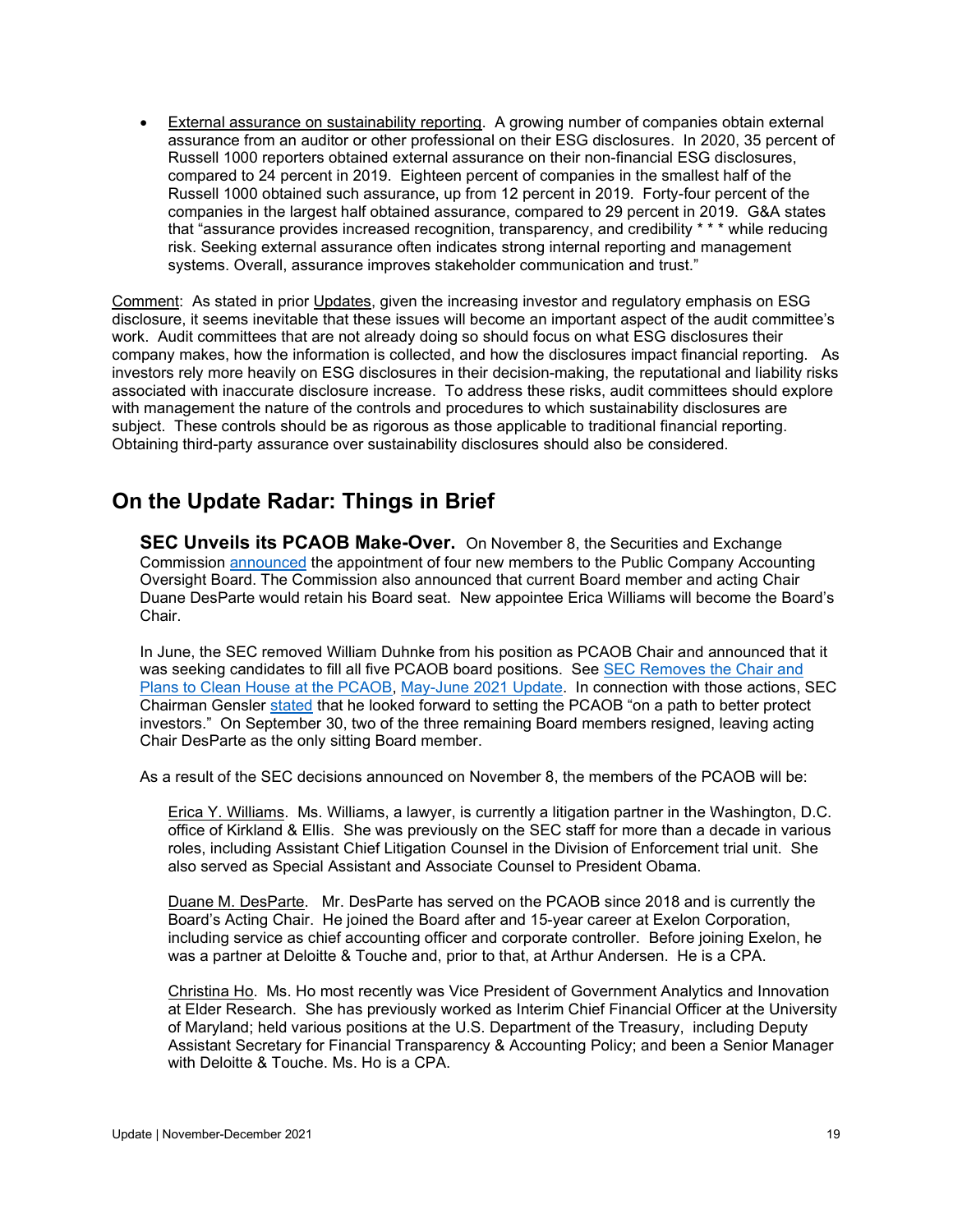Kara M. Stein. Ms. Stein served as an SEC Commissioner from 2013 to 2019. She is currently a Distinguished Policy Fellow and Lecturer-in-Law at the University of Pennsylvania Carey Law School and Director of the AI, Data, and Capital Markets Initiative at the Center on Innovation, University of California Hastings Law. Earlier in her career, she worked on the staff of U.S. Senator Jack Reed.

Anthony (Tony) C. Thompson. Mr. Thompson currently serves as Executive Director and Chief Administrative Officer of the Commodity Futures Trading Commission. He previously held senior positions at the Department of Agriculture and served in the United States Air Force for 32 years.

As of November 30, Ms. Ho and Ms. Stein had been sworn in, but Ms. Williams and Mr. Thompson had not yet joined the Board. When all five Board members are in place, the new Board will presumably reassess the PCAOB's strategic plan and provide some indication of its priorities and goals.

<span id="page-19-0"></span>**IFRS Foundation Announces the International Sustainability Standards Board and Consolidation with CDSB and SASB.** On November 3, at COP 26, the UN global climate summit in Glasgow, the IFRS Foundation, the parent of the International Accounting Standards Board (IASB), [announced](https://www.ifrs.org/news-and-events/news/2021/11/ifrs-foundation-announces-issb-consolidation-with-cdsb-vrf-publication-of-prototypes/) the formation of a new International Sustainability Standards Board (ISSB). The ISSB will develop a comprehensive baseline of sustainability disclosure standards to meet investor information needs. The IFRS Foundation also announced that the ISSB will consolidate with two existing sustainability standard setting bodies. By June 2022, the Climate Disclosure Standards Board (CDSB) and the Value Reporting Foundation (VRF), which houses the Integrated Reporting Framework and the SASB Standards, will become part of the new ISSB.

According to the IFRS Foundation's announcement, the ISSB will promulgate IFRS Sustainability Disclosure Standards, which will include disclosure requirements that address companies' impacts on sustainability matters relevant to assessing enterprise value and making investment decisions. These standards will enable companies to provide comprehensive sustainability information for the global financial markets. The ISSB's standards are intended to be compatible with requirements that are jurisdiction-specific (e.g., any ESG disclosure requirements the SEC may adopt) or that are aimed at non-investor stakeholders. The existing standards and frameworks of the CDSB and the VRF (which includes the SASB standards), along with those of the Financial Stability Board's Task Force on Climate-related Financial Disclosures (TCFD) and the Forum Stakeholder Capitalism Metrics, will provide a basis for the work of the ISSB.

In conjunction with announcing formation of the ISSB, the IFRS Foundation [published](https://www.ifrs.org/groups/technical-readiness-working-group/#resources) prototype climate and general disclosure requirements. These protypes were developed by the Technical Readiness Working Group (TRWG), which was formed by the IFRS Foundation to undertake preparatory work for the ISSB. The [climate prototype](https://www.ifrs.org/content/dam/ifrs/groups/trwg/trwg-climate-related-disclosures-prototype.pdf) builds on the TCFD's recommendations and includes industry-specific disclosures, while the [general requirements prototype](https://www.ifrs.org/content/dam/ifrs/groups/trwg/trwg-general-requirements-prototype.pdf) sets out overall requirements for disclosing sustainability-related financial information. The ISSB will consider the prototypes as part of its initial work.

The ISSB's activities will commence as soon as a Chair and Vice-Chairs have been appointed. The new Boards' first step will be public consultation to inform its work plan and to obtain views on proposals based on the TRWG's prototype recommendations. The ISSB will follow the IFRS Foundation's due process, including public discussions by the ISSB of feedback received through consultations and of possible improvements to the prototype proposals before they are finalized as ISSB standards.

Formation of the ISSB is a major step toward harmonizing and consolidating the various existing sustainability disclosure frameworks. Presumably, some jurisdictions will eventually require compliance with the ISSB's standards. However, assuming investors view the new board's work favorably, many companies are likely to feel compelled to follow the IFRS Sustainability Disclosure Standards, regardless of whether they are legally required to do so. For U.S. companies, it will, of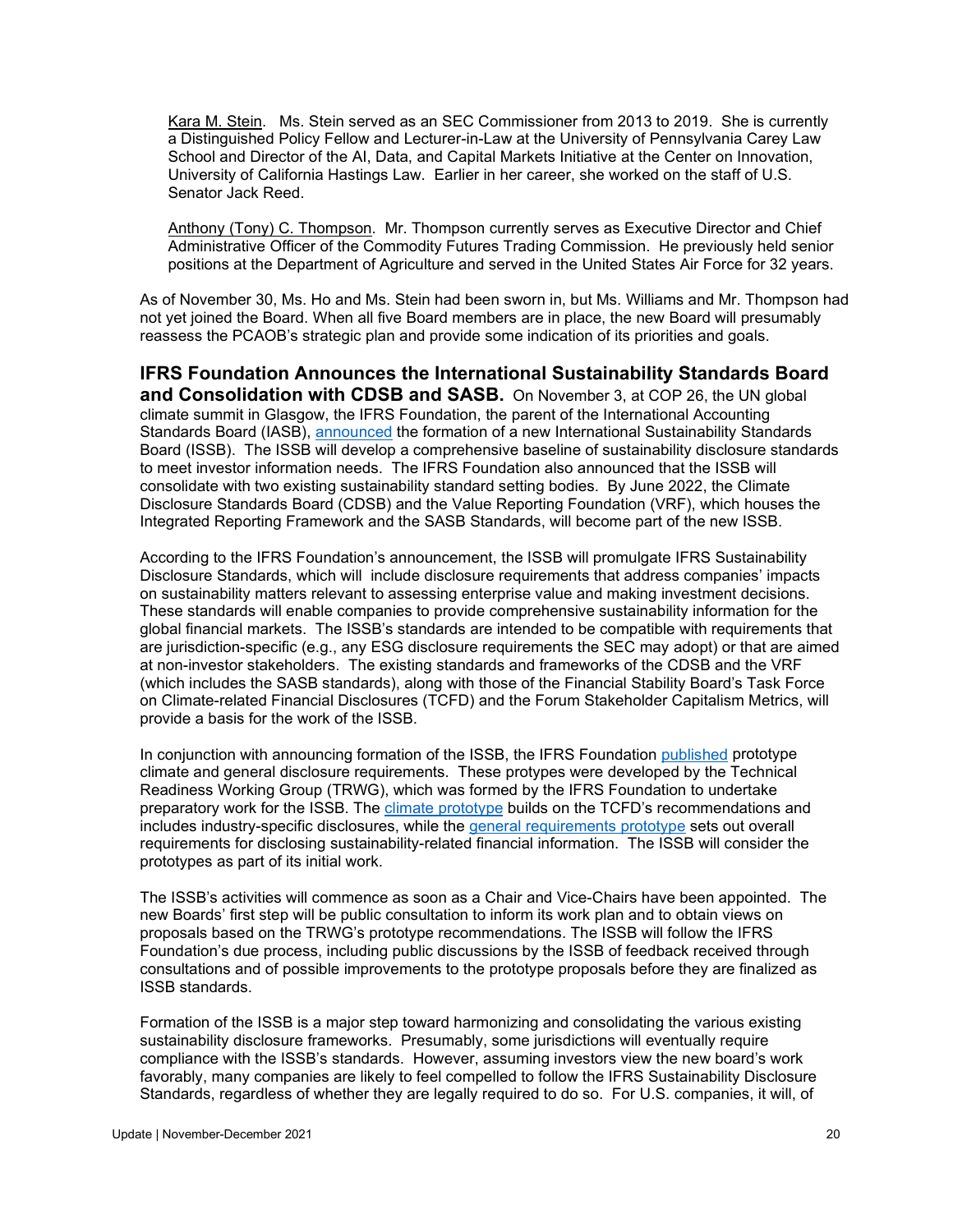course, be important to see what sustainability requirements the SEC promulgates (see [The SEC's](https://www.auditupdate.com/post/the-sec-s-agenda-esg-tops-the-list)  Agenda – [ESG Tops the List,](https://www.auditupdate.com/post/the-sec-s-agenda-esg-tops-the-list) [July 2021 Update\)](https://b65438bf-9321-45db-8f57-d57780f6c776.filesusr.com/ugd/6ebb47_7e3aac1cbf8846bb985711757979866a.pdf) and what the SEC's attitude is toward the work of the ISSB. In any event, the ISSB's standards may become de facto disclosure requirements, at least for large, multi-national public companies, and audit committees should follow the new board's work.

<span id="page-20-0"></span>**Deloitte Finds that Too Few Audit Committees are Climate Ready**. Deloitte Global has released the results of a September 2021 survey of audit committee members to determine their readiness to response to climate-related issues. See The Audit Committee Frontier - Addressing [climate change.](https://118.del-extra.com/pdf/audit-committee-frontier---addressing-climate-change.pdf) In a [separate paper](https://www2.deloitte.com/global/en/pages/risk/articles/frontier-topics-audit-committees-climate-audit-committee.html?nc=1) summarizing the survey findings, Deloitte characterizes the results as "sobering" and notes that "much work remains to be done in many of today's boardrooms in order to come to grips with the climate emergency." Forty-two percent of the audit committee members that participated in the study "believed that their organizations' climate responses are too slow and lack strength." Further, nearly 50 percent reported that "they did not have the information, capabilities, and mandate to fulfill their climate related responsibilities."

The report is based on survey responses from 353 audit committee members from the Americas, Asia-Pacific, and Europe, Middle East, and Africa. The majority of respondents serve as audit committee chairs, and 67 percent serve on the audit committee of a publicly listed company. The largest group of respondents was from financial services (27 percent), followed by energy and manufacturing (15 percent).

Some highlights of the survey include:

- Nearly 60 percent of respondents said their audit committee does not discuss climate change at all or as a fixed agenda item. Only six percent said that they discuss the topic at every meeting.
- Nearly half of audit committee members did not consider their committee climate literate. Fiftytwo percent said that some or all of their audit committee members are climate literate, while 48 percent said their committee was not climate literate or relied on just one committee member.
- Only eight percent of respondents said that their audit committee had overall responsibility for sustainability and climate. When asked to identify the aspects of climate related matters for which the committee had oversight responsibility, the top five topics mentioned were:
	- $\circ$  Risk management the effectiveness of the processes for identification and assessment of climate-related risks (64 percent).
	- $\circ$  Corporate reporting outside the financial statements the integrity of narrative reporting on climate risks, opportunities, and uncertainties (63 percent).
	- $\circ$  Corporate financial reporting reflecting the impact of addressing climate risks and opportunities in the financial statements, including in relation to judgments and estimates in valuations and impairments (60 percent).
	- $\circ$  External audit oversight of the approach taken by the external auditor to identifying and responding to climate-change related financial statement risks (56 percent).
	- $\circ$  Assurance the effectiveness, independence and objectivity of assurance obtained over climate-related information and disclosure (48 percent).
- Seventy percent of respondents said their company had not completed a comprehensive climate change assessment; 52 percent believe the issue has no material impact on the company.
- When asked for advice they would offer to other audit committees regarding climate challenges, respondents suggested: More education on climate (87 percent); good management information